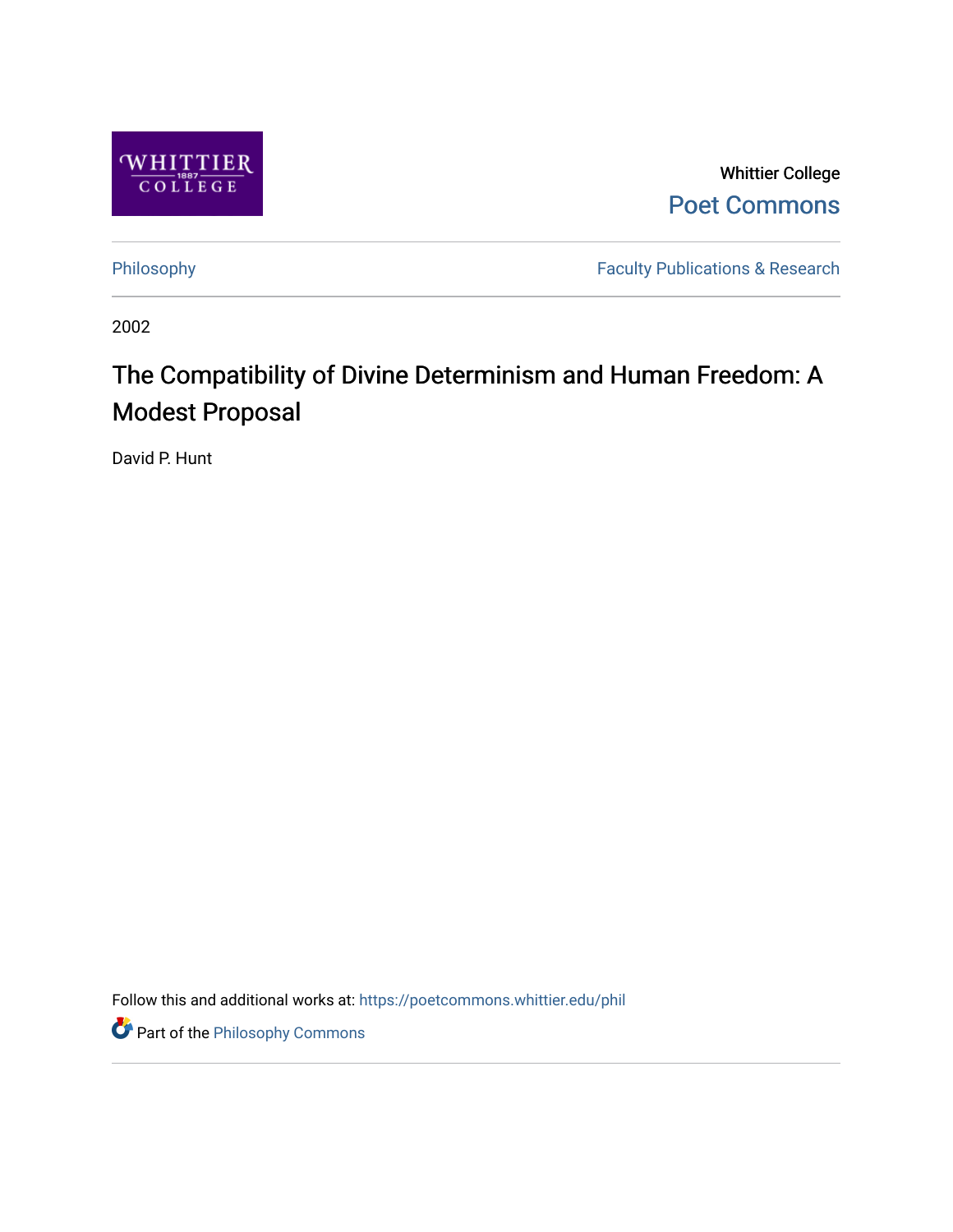# [Faith and Philosophy: Journal of the Society of Christian](https://place.asburyseminary.edu/faithandphilosophy)  [Philosophers](https://place.asburyseminary.edu/faithandphilosophy)

[Volume 19](https://place.asburyseminary.edu/faithandphilosophy/vol19) | [Issue 4](https://place.asburyseminary.edu/faithandphilosophy/vol19/iss4) Article 6

10-1-2002

# The Compatibility of Divine Determinism and Human Freedom: A Modest Proposal

David P. Hunt

Follow this and additional works at: [https://place.asburyseminary.edu/faithandphilosophy](https://place.asburyseminary.edu/faithandphilosophy?utm_source=place.asburyseminary.edu%2Ffaithandphilosophy%2Fvol19%2Fiss4%2F6&utm_medium=PDF&utm_campaign=PDFCoverPages)

### Recommended Citation

Hunt, David P. (2002) "The Compatibility of Divine Determinism and Human Freedom: A Modest Proposal," Faith and Philosophy: Journal of the Society of Christian Philosophers: Vol. 19 : Iss. 4 , Article 6. DOI: 10.5840/faithphil200219445

Available at: [https://place.asburyseminary.edu/faithandphilosophy/vol19/iss4/6](https://place.asburyseminary.edu/faithandphilosophy/vol19/iss4/6?utm_source=place.asburyseminary.edu%2Ffaithandphilosophy%2Fvol19%2Fiss4%2F6&utm_medium=PDF&utm_campaign=PDFCoverPages)

This Article is brought to you for free and open access by the Journals at ePLACE: preserving, learning, and creative exchange. It has been accepted for inclusion in Faith and Philosophy: Journal of the Society of Christian Philosophers by an authorized editor of ePLACE: preserving, learning, and creative exchange.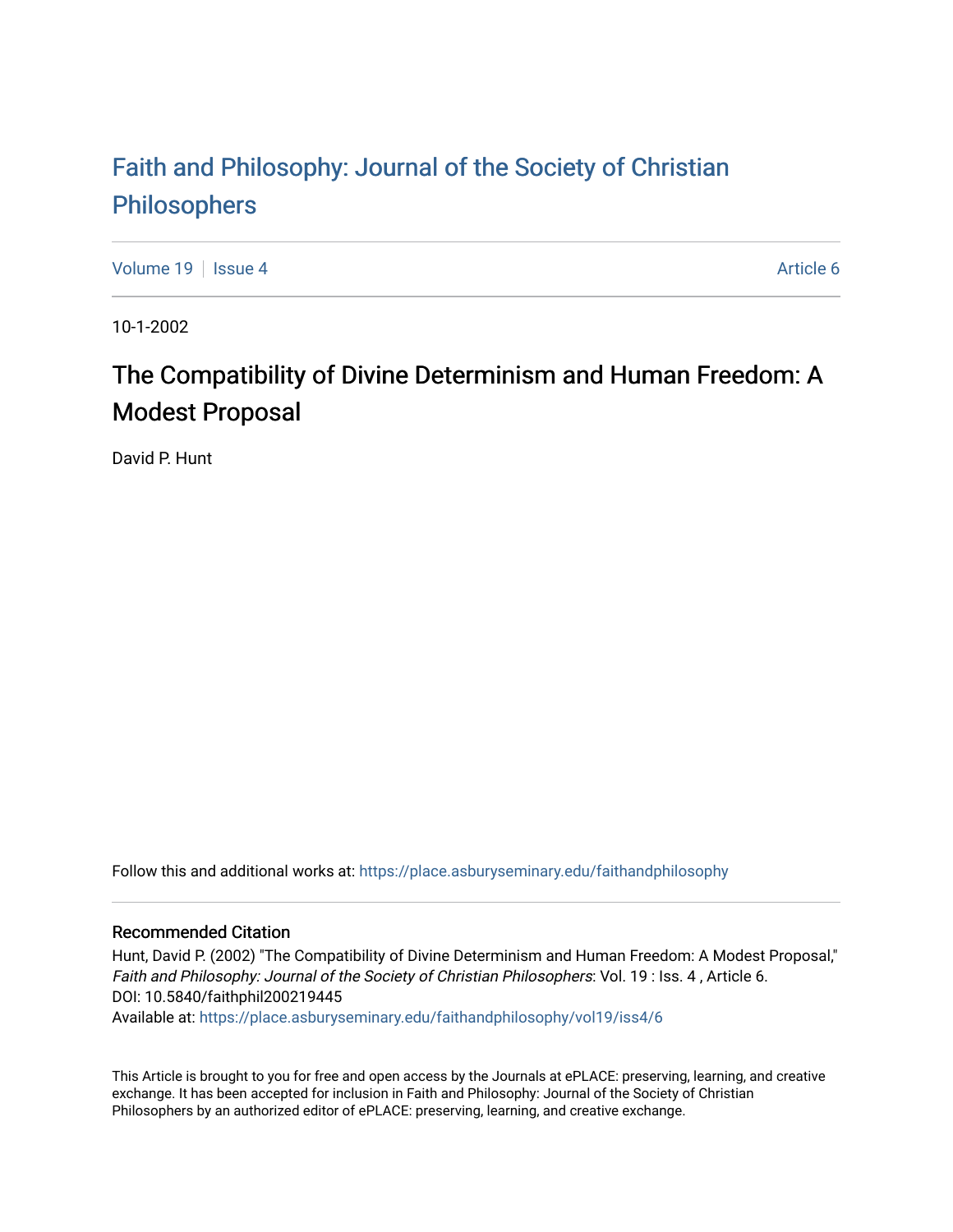# THE COMPATIBILITY OF DIVINE DETERMINISM AND HUMAN FREEDOM: A MODEST PROPOSAL

## David P. Hunt

I begin by developing an argument for the conclusion that God's *causally determining* everything we do is compatible with human freedom. Libertarian theists (and not *just* libertarians) will suspect that something must be wrong with the argument. They are right, and I explain why. I then point out that certain influential arguments for the conclusion that God's *foreknowing* everything we do is compatible with human freedom are in the same logical boat as this fallacious argument. I look closely at two of these, showing how they go astray. I conclude with some morals suggested by this cautionary tale.

Since *omnipotence* concerns only power and says nothing about its exercise, a being might be omnipotent even if it never actually did anything. Such a being would obviously not be God, who is (among other things) creator of the universe.<sup>1</sup> But *how much* of an omnipotent being's powers must the being exercise in order to count as God? Some theists will be inclined to impose relatively minimal requirements on the deployment of God's omnipotent powers, while others can be expected to take the opposite tack. The latter position is probably more interesting from a metaphysical standpoint (leaving it for now an open question whether it is interestingly true or interestingly false!). It is therefore worth considering how a "maximalist" answer to this question might be defended, and what morals might be drawn from the success or failure of this defense.

If an omnipotent being is one that *can* do *anything* (that is doable), an "omnificent" being (let us say) is one that *does* do *everything* (that is done). This is, of course, the merest gesture in the direction of an adequate concept; there is no reason to think that a philosophically sound analysis of "omnificence" would be any easier to obtain, or any less fraught with controversy, than the corresponding analysis of omnipotence.<sup>2</sup> For the purposes of this paper, however, the following may be sufficient elaboration:

I

A being X is *omnificent* iff everything Y that happens is such that X *uniquely determines Y* to happen, i.e., something  $\hat{X}$  does is (causally)

FAITH AND PHILOSOPHY Vol. 19 No.4 October 2002 All rights reserved

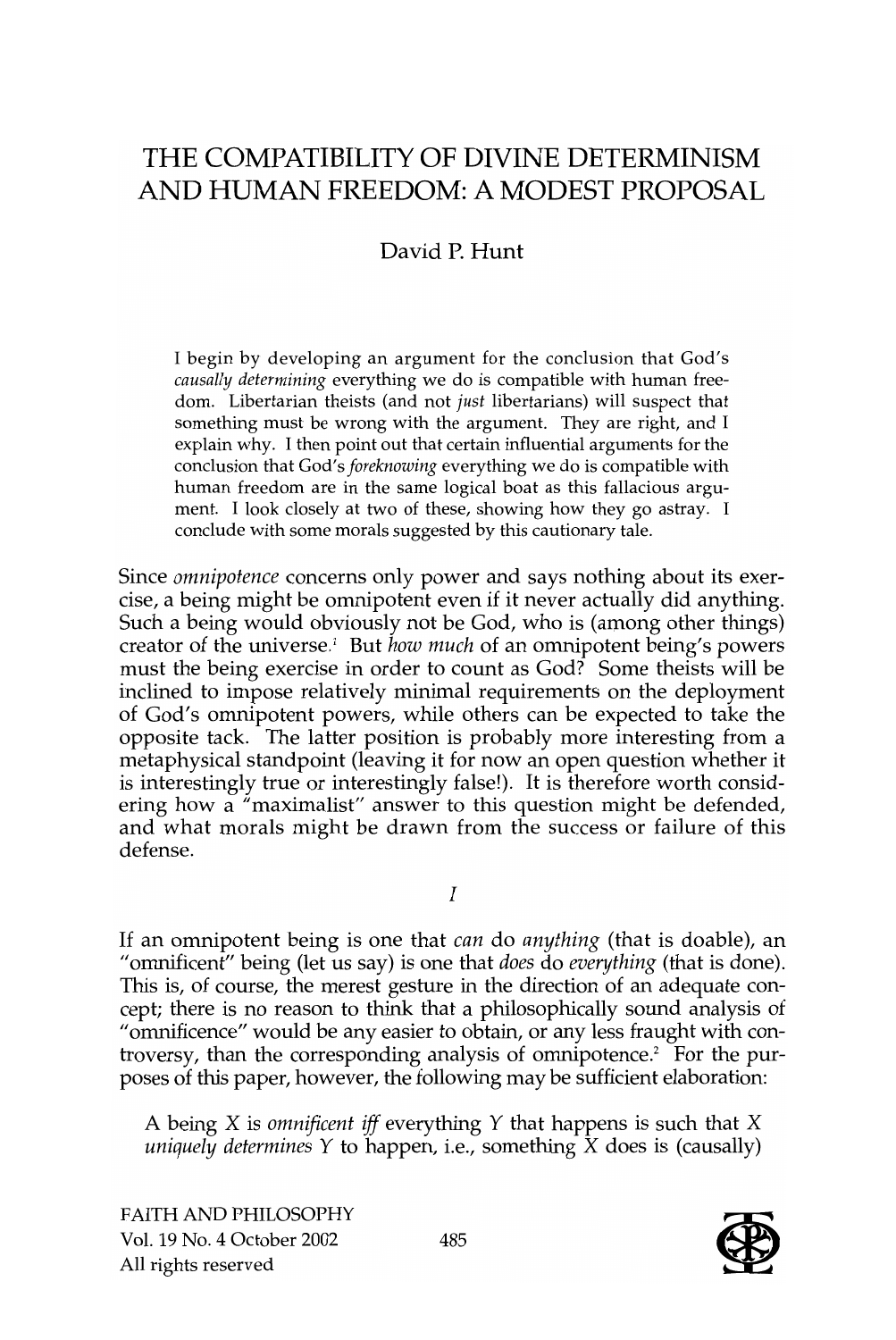sufficient for  $Y$  to happen, and nothing else is (causally) sufficient for  $Y$  to happen.<sup>3</sup>

With the concept of omnificence so understood, we can state our maximalist response to the question as follows: for a being to count as God, the being must be not only omnipotent but also omnificent.

How should this "doctrine of divine omnificence" be received? The fact is that it has a number of things going for it. It fits well with the Aristotelian view that God is pure actuality; it sanctions a straightforward approach to God's role as Ultimate Explainer; it provides a superlative foundation for divine sovereignty and providence; and it enjoys other advantages as well. There is one consideration, however, that would appear to trump this doctrine's manifold merits. If God does everylhing, then creatures do nothing; and if there is no free agency (other than God's), there is no moral responsibility (other than God's). This is a religiously (not to mention humanistically) unacceptable consequence. It is for this reason, presumably, that theists who might otherwise find much to attract them in the doctrine of divine omnificence-theists like, for example, the great medieval theologians Augustine, Anselm and Aquinas, and the great Reformers Luther and Calvin-approach this doctrine only asymptotically, as it were, seeking in the end to distinguish it from their own positions, or at least to qualify it in such a way that human responsibility is somehow preserved.

But perhaps this skittishness in the face of divine omnificence is unwarranted. Theists, no less than nontheists, like to have their cake *and* eat it whenever possible, and this is arguably a case in which it is indeed possible.

Let's first restate the problem a bit more carefully. If God is omnificent, omnificence is presumably one of His essential attributes; so God would be omnificent in every world in which He exists. Moreover, there is no world in which He does not exist. So

(a) God exists in all possible worlds and is omnificent in all possible worlds.

Now consider some presumptive instance of agency whose freedom we may fear threatened by the doctrine of divine omnificence—say,

(b) Adam freely eats of the tree of the knowledge of good and evil.

If (b) is true, then so is

(c) Adam eats of the tree of the knowledge of good and evil.

But given (a) and the analysis of 'omnificence', it follows from (c) that

(d) God uniquely determines Adam to eat of the tree of the knowledge of good and evil.

And (d), the theological faint-hearts affirm, is inconsistent with (b), at least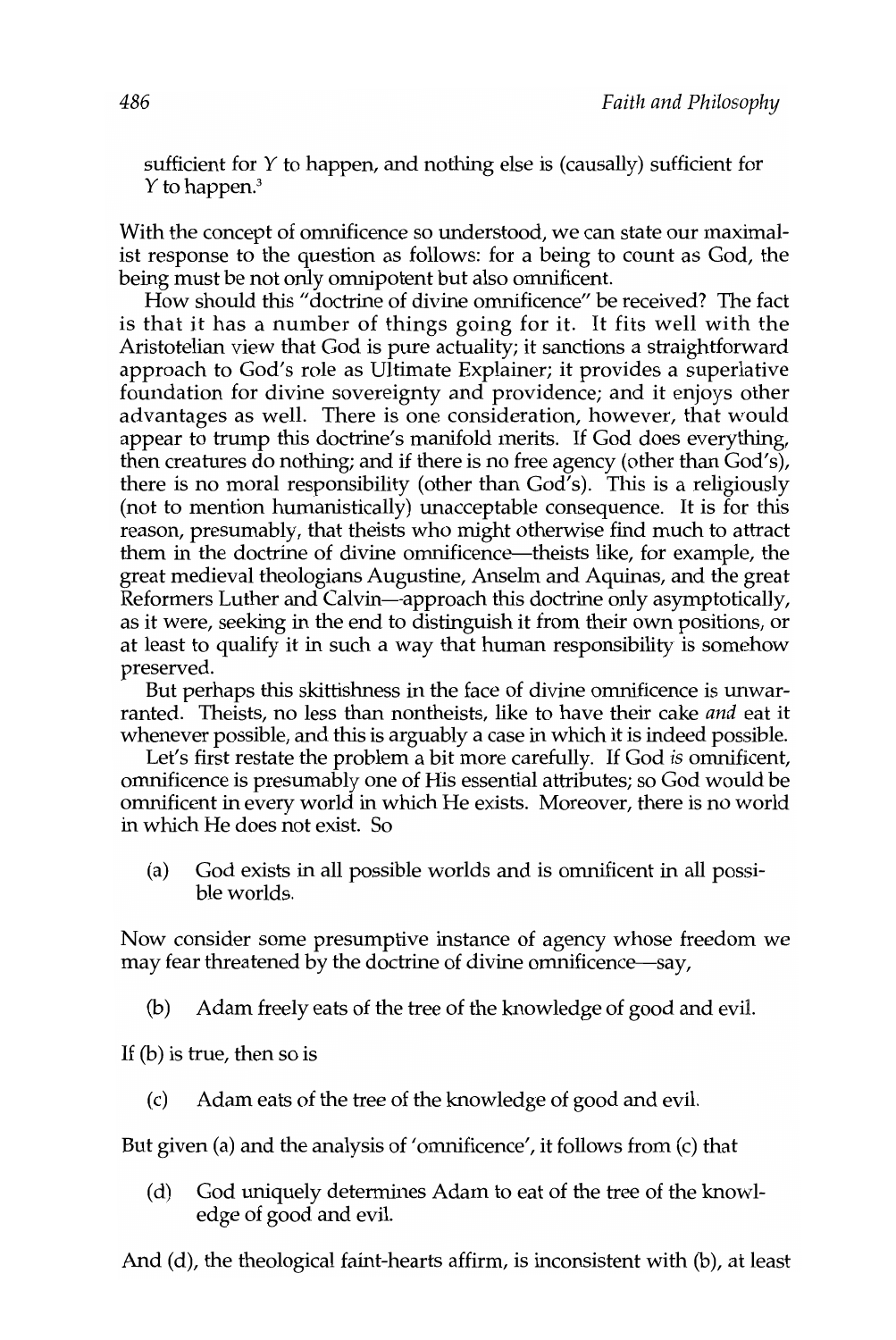on any robustly libertarian understanding of what it is for someone to do something *freely.* 

If the following argument is sound, however, this concern would appear to be misplaced. Whatever one might think about the consistency of (b) and (d), surely  $(b)$  and  $(c)$  are consistent with each other. Given that (b) entails (c), these two propositions could be inconsistent only if (b) were logically impossible. But no one who is seriously concerned that divine omnificence threatens creaturely free agency will allow that (b) is logically impossible, since in that case there could be no Adamic freedom for divine omnificence to threaten. But if (b) and (c) are consistent, then so are (b) and (d)-at least on the assumption of divine omnificence. For given (a), propositions (c) and (d) are *strictly equivalent* to each other-there is no logically possible world in which one is true and the other is false. But if (d) is strictly equivalent to (c), and (c) is consistent with (b), it follows necessarily that (b) is consistent with (d). There is no good reason, then, to reject the doctrine of divine omnificence—at least there is no good reason rooted in a concern for creaturely free agency.

Call this defense of divine omnificence 'The Proposal.' Since the advantages of divine omnificence are real, and The Proposal shows this doctrine's only identified disadvantage to be bogus, theists ought to embrace divine omnificence.

II

I don't suppose for a moment that The Proposal is really sound. This is a "modest proposal" in the Swiftian sense: the compatibility of divine omnificence with libertarian freedom and the argument just used to demonstrate this compatibility are about as worthy of serious acceptance as Jonathan Swift's satirical proposal for alleviating the famine in Ireland and the sophistical arguments he marshaled on behalf of this scheme. But if this is correct (and it surely is), where exactly does The Proposal go astray?4

At the heart of The Proposal is an argument of this form:

 $(1)$  *p* is consistent with *q* (2) *q* is strictly equivalent to *r* 

therefore

(3)  $p$  is consistent with  $r$ 

There are at least a couple of ways of interpreting the propositional relations which occur in this argument-form, and the surface plausibility of The Proposal not surprisingly turns on the resulting equivocation.

One univocal reading of these relations goes something like this (call this the "A-reading"):

(1A) There is nothing about  $p$ , just by itself, which rules out the possibility that  $q$  is also true.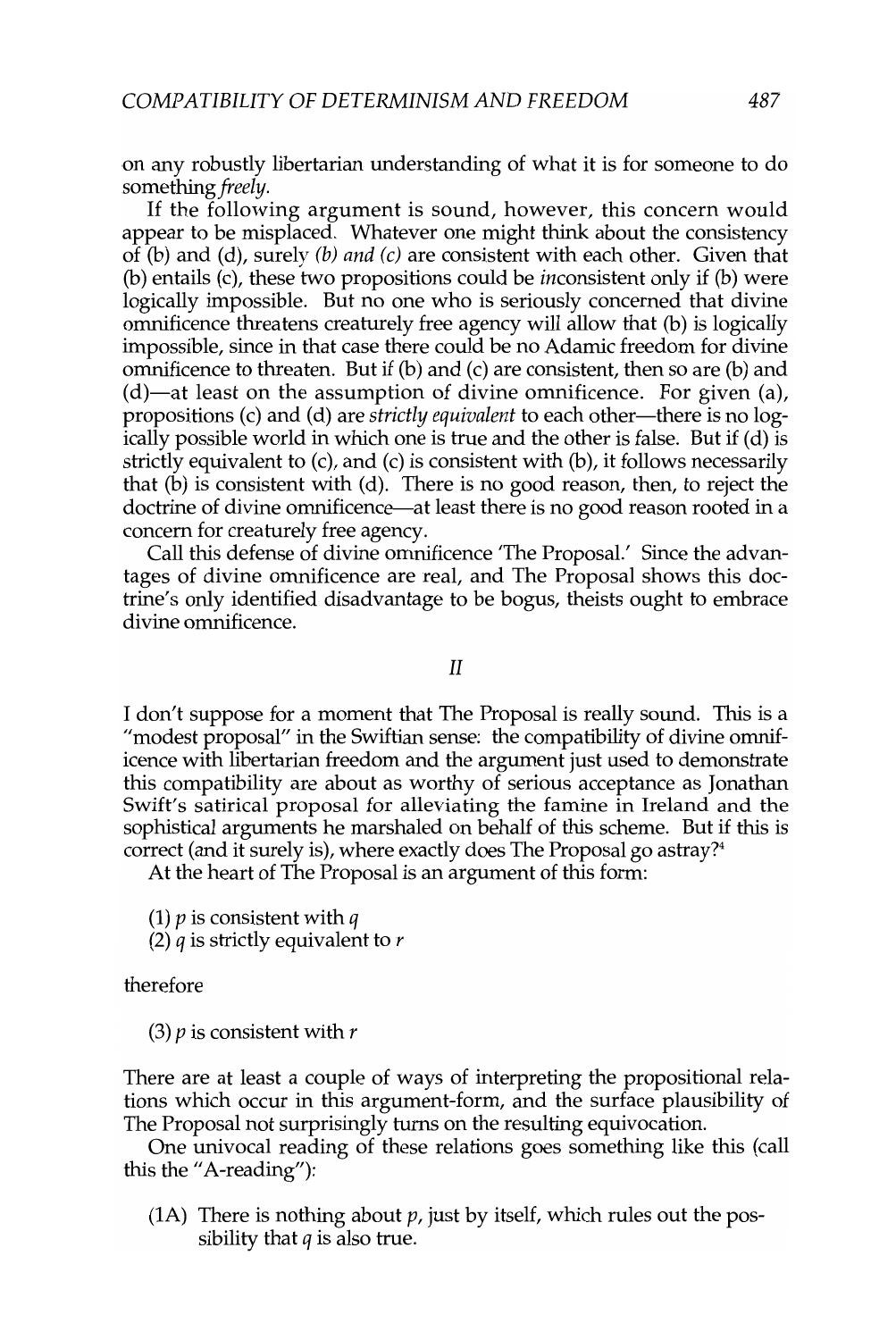(2A) There is no difference in the informational content of q and *r*they constitute the very same fact.

### Therefore

(3A) There is nothing about  $p$ , just by itself, which rules out the possibility that  $r$  is also true.

This is the more colloquial of the two readings, and it is correspondingly less precise. What exactly is "informational content," and what are its identity conditions? And what is it to take a fact "just by itself"—especially when considering this fact's implications for some other fact? But the penumbra of vagueness surrounding these concepts is not so murky as to render this argument-form unusable. If *q* and *r* are the *very same fact,* any proposition that does not effectively exclude the possibility of *q*  cannot effectively exclude the possibility of  $r$ . This is surely a valid inference, even if there are outstanding questions about how best to analyze the inference.

Here is the other univocal reading (call this the "B-reading"):

- (1B) There is a possible world in which *p* and *q* are both true.
- (2B) In every possible world *q* and r have the same truth-value.

#### Therefore

(3B) There is a possible world in which  $p$  and  $r$  are both true.

This argument-form, too, is valid. Moreover, it's clearly different from the A-reading, and the difference is not merely verbal. For example, when q *=*  2+2=5 and *r* = *James is a married bachelor,* (2B) is true (because *q* and *r* are both necessarily false) but (2A) seems *not* to be true: surely *q* and *r* cannot be saying the same thing (can they?), since the one is about arithmetical relations between *numbers* and the other is about the marital status of a *person.*  Likewise, when  $p =$  *Caesar died in 44 BC* and  $q =$  *There is a greatest prime num*ber, (1B) is false, since there is no possible world in which there is a greatest prime number, and so *a fortiori* there is no possible world in which there is a greatest prime number and Caesar died in 44 BC. But given this same valuation for p and q,  $(1A)$  is intuitively true: while the existence of a greatest prime number is indeed inconsistent with certain facts, the facts with which it is inconsistent are the various axioms and lemmas making up the premises of the Prime Number Theorem, not the fact of Caesar dying in 44 BC

Given these two valid but distinct argument-forms, which one offers the best way of understanding The Proposal? This question turns out to be moot, since neither one yields a sound argument. Substituting (b) for  $p$ , (c) for *q,* and (d) for *r,* the A-reading becomes

(la) There is nothing about *Adam freely eats of the tree of the knowledge of good and evil,* just by itself, which rules out the possibility that *Adam eats of the tree of the knowledge of good and evil* is also true.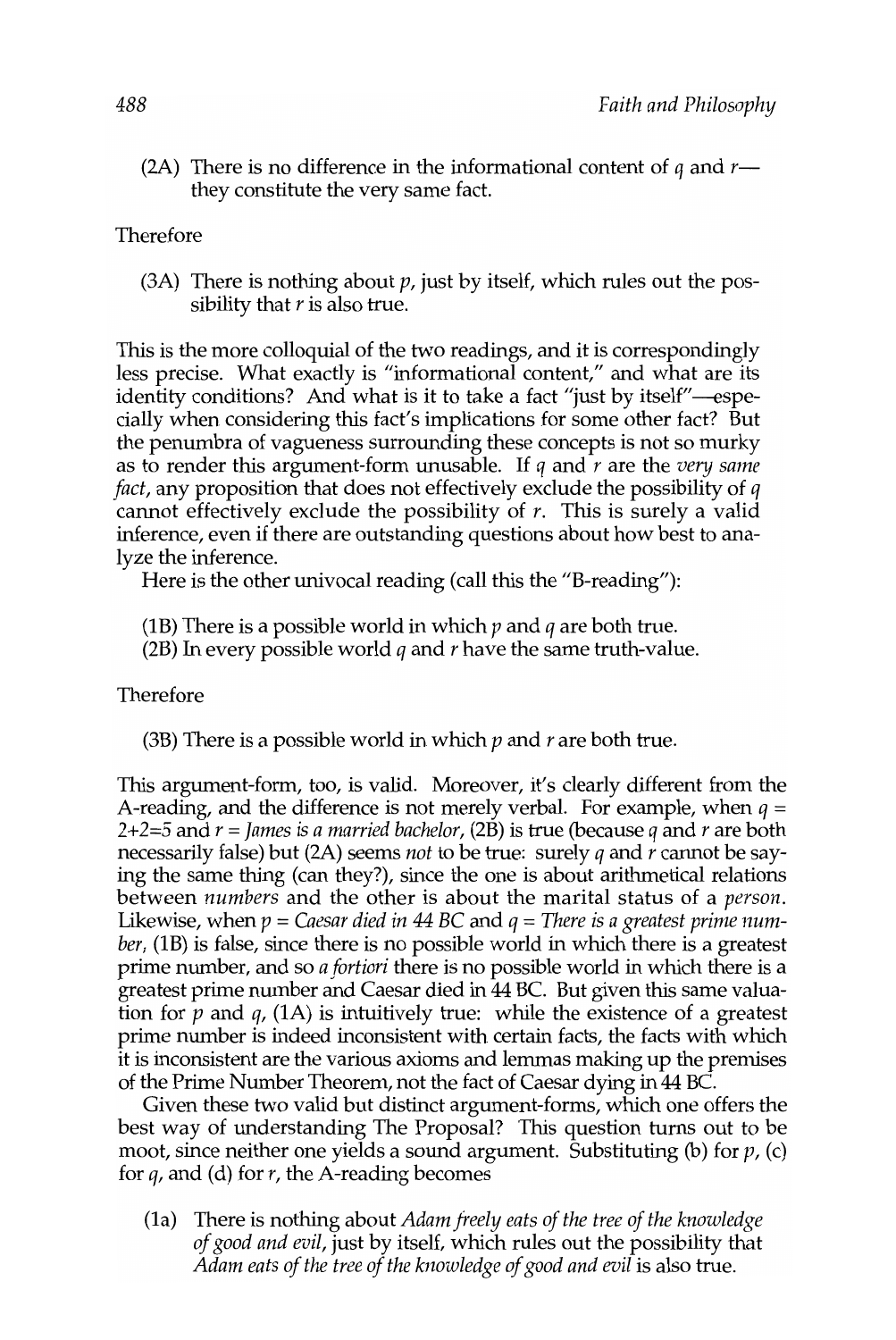(2a) There is no difference in the informational content of *Adam eats of the tree of the knowledge of good and evil* and *God determines Adam to eat of the tree of the knowledge of good and evil-they* constitute the very same fact.

#### Therefore

(3a) There is nothing about *Adam freely eats of the tree of the knowledge of good and evil,* just by itself, which rules out the possibility that *God determines Adam to eat of the tree of the knowledge of good and evil* is also true.

So interpreted, there is absolutely nothing to recommend the second premise of the argument.<sup>5</sup>

Perhaps the A-reading's failure is rooted in its relative lack of logical precision, and the argument will show itself to better effect when the notions of 'consistency' and' equivalence' are cashed out in terms of possible worlds. Here, then, is the B-reading:

- (lb) There is a possible world in which *Adam freely eats of the tree of the knowledge of good and evil* and *Adam eats of the tree of the knowledge of good and evil* are both true.
- (2b) In every possible world *Adam eats of the tree of the knowledge of good and C'ui!* and *God uniquely determines Adam to eat of the tree of the knowledge of good and evil* have the same truth-value.

#### Therefore

(3b) There is a possible world in which *Adam freely eats of the tree of the knowledge of good and evil* and *God uniquely determines Adam to eat of the tree of the knowledge of good and evil* are both true.

This argument is perhaps not so obviously defective as its A-reading counterpart, but it fails nonetheless. The argument is supposed to refute the critie of divine omnifieence who objects that universal divine determinism is incompatible with creaturely libertarian freedom. According to this critie, if the doctrine of divine omnifieence is true, there is no world in which Adam (or anyone) freely does anything. But in that case (lb) is clearly false. Insofar, then, as The Proposal appeals to (lb) as a premise, it simply begs the question against the critic of divine omnificence.

The Proposal is seductive because it's easy to miss the equivocation that occurs when one's attention shifts from the truth of its premises to the validity of its inference. 'Consistency' has a well-established meaning in ordinary language and it is therefore natural to construe the first premise in accordance with the A-reading, on which it is true; 'strict equivalence' is a term of art and it is therefore natural to construe the second premise in accordance with the B-reading, on which it is also true. Anyone approaching The Proposal in a spirit of charity will therefore find it easy to interpret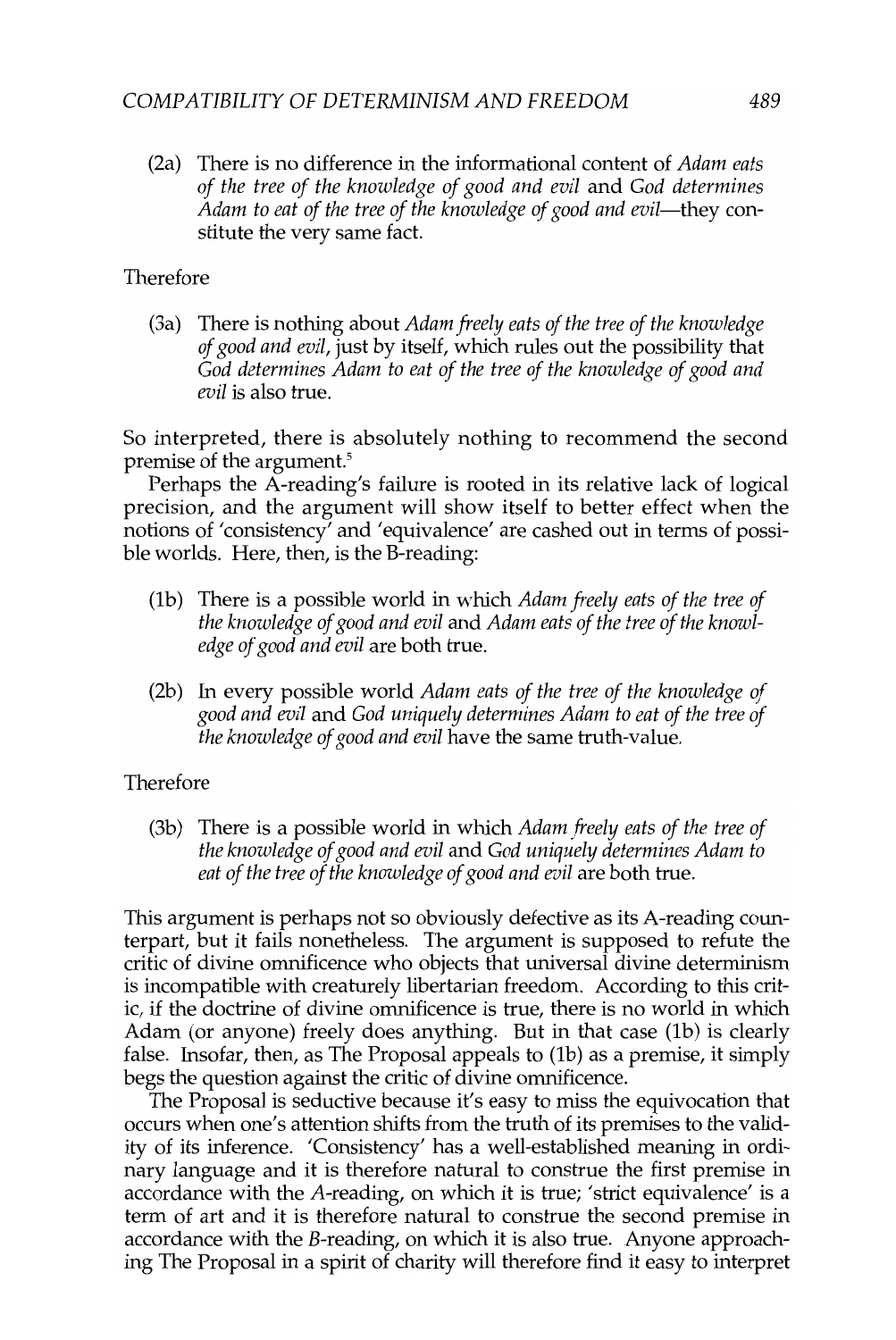the premises so that both are true. As to whether the conclusion follows from the premises, the most straightforward way to operationalize the notion of 'consistency' when assessing the argument's validity is in the explicitly modal terms provided by the B-reading, and on this interpretation The Proposal is clearly valid. Unfortunately the B-reading of premise one is not a neutral paraphrase displaying *the* meaning of this premise and differing from the A-reading only in its greater analytical utility; it is an *alternative*  to the meaning provided by the A-reading, and it is on the A-reading that this premise was judged to be true. In fact (as we have seen), the opponent of divine omnificence who regards (la) as unexceptionable, and on those grounds concedes the first premise, does not accept (1b)-indeed, her very reason for opposing divine omnificence commits her to the position that, if God *is* omnificent, (lb) is false.

#### III

No one to my knowledge has embraced The Proposal, at least not in the bald fashion in which it has been presented here. What makes it worth refuting is that similar arguments crop up in other contexts. The contemporary debate over the compatibility of human freedom and divine *omniscience* provides an especially rich breeding ground for such arguments. I want now to look at two examples of compatibility arguments which, though they concern omniscience rather than omnificence, nevertheless belong to the same logical family as The Proposal. One of these is The Proposal's identical twin, while the other is merely a close relation.

The first example comes from Ted Warfield, so let's call it 'Warfield's Argument.<sup>"</sup> Warfield's Argument is directed against "theological incompatibilists" whose doubts about the compatibility of divine omniscience and human freedom rest on grounds of the following sort. Given the traditional doctrine of divine omniscience,

 $(\alpha)$  God exists in all possible worlds and is omniscient in all possible worlds.

Now consider some presumptive instance of agency whose freedom we may fear threatened by the doctrine of divine omniscience--say,

 $(\beta)$  Plantinga will freely climb Mount Rushmore in 2000 AD.

If (b) is true, then so is

(y) It was true in 50 AD that Plantinga will climb Mount Rushmore in 2000 AD.

But given  $(\alpha)$ , it follows from  $(\gamma)$  that

 $\delta$  God knew in 50 AD that Plantinga will climb Mount Rushmore in 2000 AD.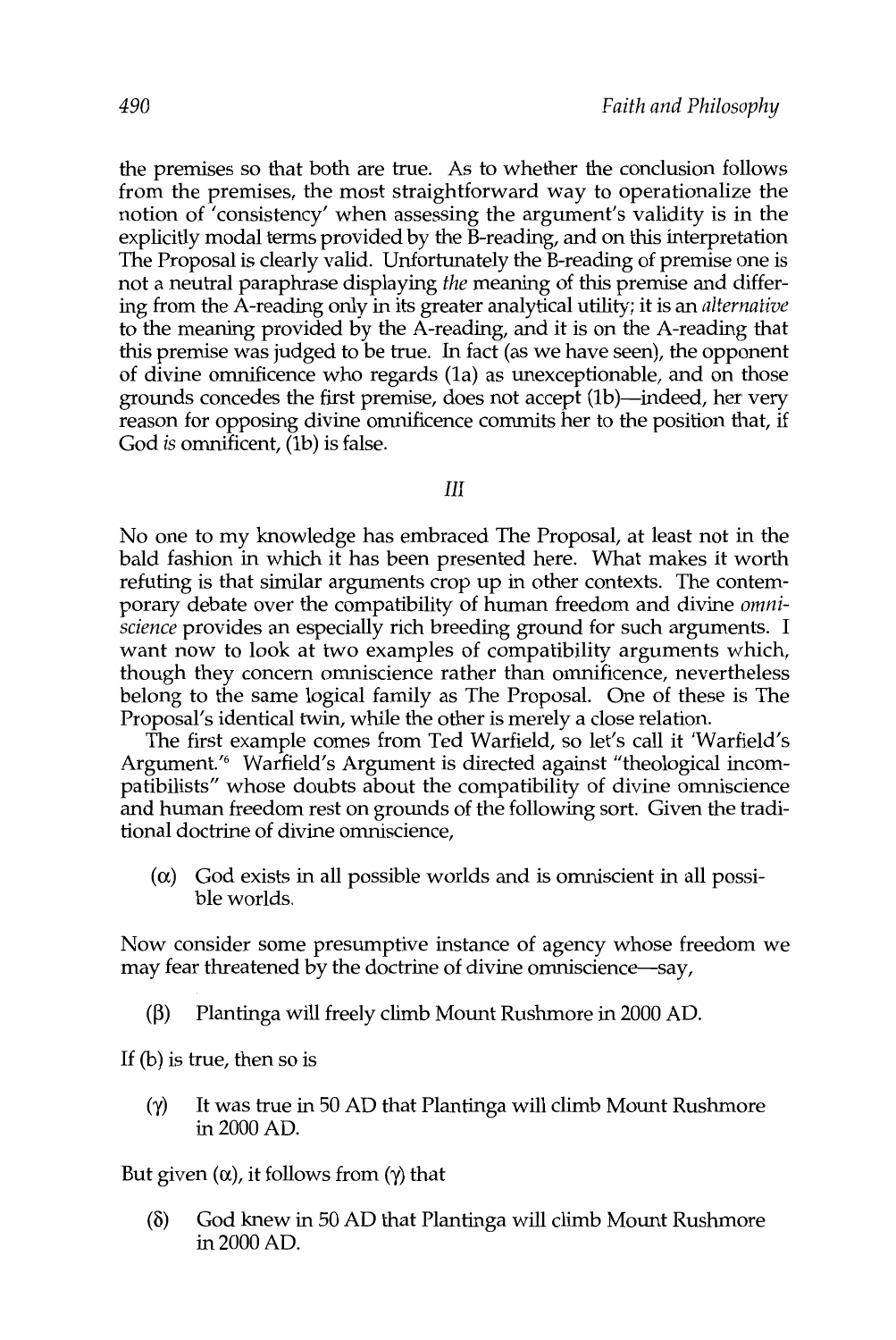The theological incompatibilist then avers that  $(\beta)$  and  $(\delta)$  are inconsistent with each other. In defense of this claim, the incompatibilist appeals to some version of a familiar argument, dating back at least to St. Augustine and revived in a particularly powerful form by Nelson Pike, $\delta$  to the effect that, necessarily, Plantinga (i) *can* fail to climb Mount Rushmore in 2000 AD if (P) is true, but (ii) *cannot* fail to climb Mount Rushmore in 2000 AD if  $(\delta)$  is true; hence  $(\beta)$  and  $(\delta)$  are not cotenable. Call this argument for theological incompatibilism, in its most cogent form (whatever that might be), the AT!.

Warfield's strategy in responding to the foregoing concern is to ignore the ATI and construct instead a direct defense of the consistency of  $(\vec{B})$  and (6). This defense is identical in form to the one The Proposal offers on behalf of the consistency of (b) and (d); that is, Warfield's Argument employs the argument-form

(1)  $p$  is consistent with  $q$ 

(2) *q* is strictly equivalent to r

therefore

(3) *p* is consistent with  $r^9$ 

But for p Warfield's Argument substitutes  $(\beta)$  instead of The Proposal's  $(b)$ ; for q it substitutes ( $\gamma$ ) instead of  $(\chi)$ ; and for r it substitutes ( $\delta$ ) instead of (d).

In defense of the relevant substitution-instance of (1), Warfield notes that he is not offering an argument against the "logical fatalist," for whom the denial of  $(\beta)$  is supposed to follow from  $(\gamma)$  alone. Rather, he is defending the foreknowledge component of the doctrine of divine omniscience from concerns that have been raised within the ongoing debate over divine foreknowledge, and there is (he avers) "no participant in the foreknowledge debate (compatibilist or incompatibilist) who does not accept the falsity of logical fatalism." For this reason, he adds, "[r]elevant interlocutors... have no room to disagree with this assumption."<sup>10</sup>

It should be clear from our analysis of The Proposal what is wrong with this line. The "relevant interlocutors" agree with Warfield that the existence of true future-tense propositions about human actions does not by itself have any deleterious consequences for human freedom. But this only means that they accept the first premise of Warfield's Argument under the A-reading, which parses the argument as follows:

- (1 a) There is nothing about *Plantinga will freely climb Mount Rushmore in 2000 AD,* just by itself, which rules out the possibility that It *was true in* 50 *AD that Plantinga will climb Mount Rushmore in 2000 AD* is also true.
- (2a) There is no difference in the informational content of *It was true in* 50 AD *that Plantinga will climb Mount Rushmore in 2000* AD and *God knew in* 50 *AD that Plantinga will climb Mount Rushmore in 2000 AD*—they constitute the very same fact.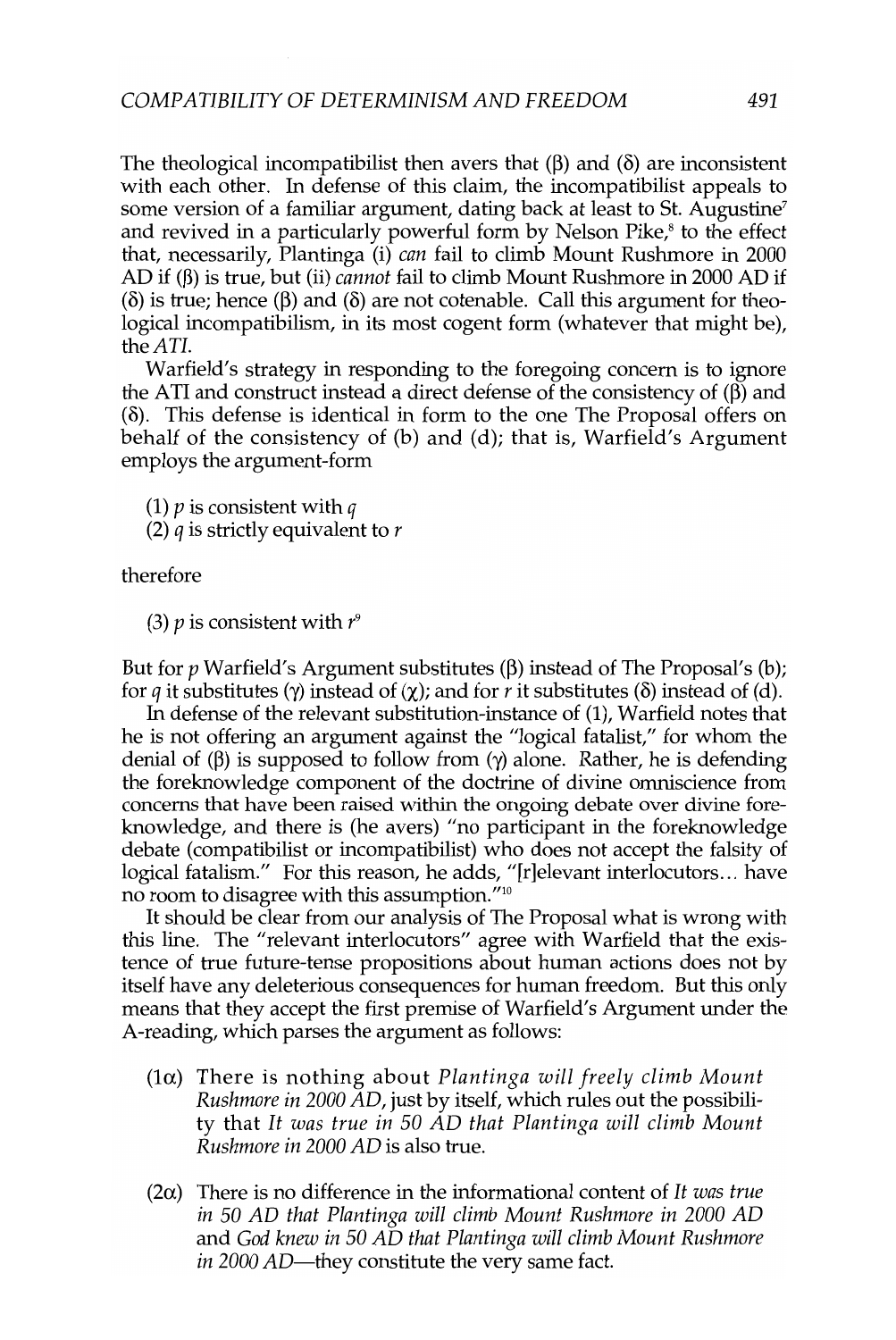### Therefore

(3a) There is nothing about *Plantinga will freely climb Mount Rushmore in 2000 AD,* just by itself, which rules out the possibility that *God knew in* 50 *AD that Plantinga will climb Mount Rushmore in 2000 AD* is also true.

But  $(2\alpha)$  is prima facie absurd: on the A-reading, the second premise of Warfield's Argument is no more acceptable than the second premise of The Proposal.<sup>11</sup>

This leaves the B-reading, which Warfield himself clearly favors. So construed, Warfield's Argument looks like this:

- (1~) There is a possible world in which *Plantinga will freely climb Mount Rushmore in 2000 AD* and *It was true in* 50 *AD that Plantinga will climb Mount Rushmore in 2000* are both true.
- (2<sub>B</sub>) In every possible world *It was true in 50 AD that Plantinga will climb Mount Rushmore in* 2000 *AD* and *God knew in* 50 *AD that Plantinga will climb Mount Rushmore in* 2000 *AD* have the same truth-value.

Therefore

(3<sup>8</sup>) There is a possible world in which *Plantinga will freely climb Mount Rushmore* in 2000 *AD* and *God knew in* 50 *AD that Plantinga will climb Mount Rushmore in* 2000 are both true.

But why should this rendition have any more bite for the "relevant interlocutors" than the A-Reading? Theological incompatibilists, after all, will either *deny* (1 $\beta$ ) or regard it as the very point at issue, given the doctrine of divine omniscience.

Warfield has recently responded in this journal to two published critiques of his argument.<sup>12</sup> One comes from William Hasker,<sup>13</sup> who claims (among other things) that Warfield's Argument assumes  $(\beta)$  to be logically possible. Warfield's counterclaim is that  $(\beta)'$ s logical possibility is not an "assumption" but "a strict consequence of something Hasker and I both accept, namely, that  $[(\beta)]$  and  $[(\gamma)]$  are compatible," adding: "I assume that there is nothing dialectically inappropriate in accepting a proposition implied by a claim of my opponent."14

But Hasker and like-minded critics of divine foreknowledge clearly do *not* accept that there is a logically possible world in which  $(\beta)$  is true if  $(\alpha)$  is true, so *a fortiori* they do not accept that there is a logically possible world in which both  $(\beta)$  *and*  $(\gamma)$  are true if  $(\alpha)$  is true. What they can be expected to accept, given their rejection of logical fatalism, is the A-reading of the first premise, and this reading is useless to Warfield's Argument. It is of course open to Warfield to dismiss the A-reading's construals of 'consistency' and 'strict equivalence', perhaps on the grounds that they are not sufficiently well-behaved from a logical standpoint to be countenanced in polite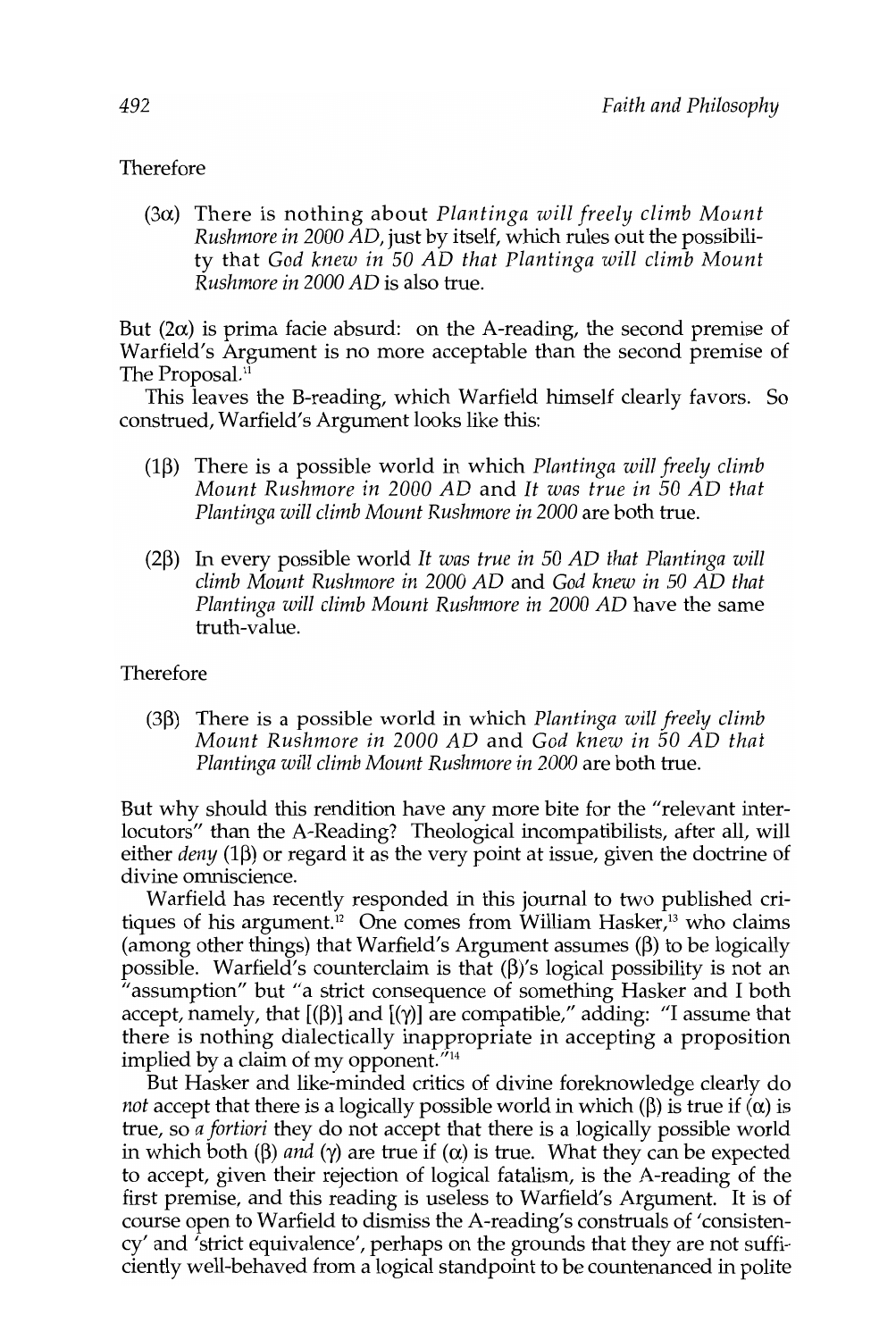philosophical conversation. But then Warfield should be questioning whether and in what sense his opponents really accept the first premise of Warfield's Argument, not attributing to them a reading of this premise which their very position commits them to rejecting.

The other critique comes from Anthony Brueckner," who points out that there are bad arguments for true conclusions, and that a person can therefore reject the standard *arguments* for logical fatalism without thereby accepting that there are any possible worlds containing instances of free agency. (Such persons might think that free agency is impossible because they think that the relevant concept of 'freedom' is incoherent, or because they subscribe to some metaphysical position like divine omnificence or the principle of sufficient reason that they regard as incompatible with free agency.) Warfield's response is that Brueckner's point, while undeniable, fails to connect with anything in Warfield's Argument. The relevant premise of this argument is that  $(\beta)$  and  $(\gamma)$  are *consistent*, not merely that a certain argument from  $(y)$  to the denial of  $(\beta)$  is unsuccessful. Since his opponent accepts the consistency claim, Warfield maintains that he is entitled to use this claim in arguing against the opponent.

Unfortunately Warfield's entitlement to this claim, even under the favorable B-reading, makes absolutely no difference to the success of his argument. Suppose Warfield's target audience is limited just to those who agree that there is a possible world in which  $(\beta)$  is true. This audience will assent to the conditional, *if* ( $\alpha$ ) is true, *then* there is a possible world in which ( $\beta$ ) and  $(\delta)$  are both true. But part of this audience—the very part that Warfield is trying to win over-has (in the A TI) what it regards as good reasons for thinking that there is *no* possible world in which  $(\beta)$  and  $(\delta)$  are both true; moreover, there is nothing in Warfield's Argument that so much as addresses let alone refutes these reasons. For *this* audience the above conditional is the first step in a *modus tollens* argument demonstrating the untenability of  $(\alpha)$ , not a *modus ponens* proving the consistency of  $(\beta)$  and  $(\delta)$ . In the end, Warfield's Argument simply begs the question against the opposition.<sup>16</sup>

*IV* 

Warfield's Argument provided the model I used when constructing The Proposal, so it's not surprising that it fails in exactly the same way. Similar Proposal-like efforts to reduce theological to logical fatalism have been made by Susan Haack, who regards the former as "no more than a needlessly (and confusingly) elaborated version of the argument for fatalism discussed by Aristotle in *de Interpretatione* 9,"<sup>17</sup> and by William Lane Craig.<sup>18</sup> It's not clear that an analysis of these arguments would add much to what has already been said about Warfield's Argument. I suggest then that we turn for our second example to an argument put forward by Alvin Plantinga—call it 'Plantinga's Argument'—which exhibits a bit more variation on the theme.<sup>19</sup>

Plantinga's Argument is like Warfield's in a number of respects: (i) it is directed against theological incompatibilists who deny the consistency of  $(\beta)$  and  $(\delta)$  on grounds provided by the ATI; (ii) it is designed to settle a key dispute in favor of the ATI's critics while avoiding a direct engage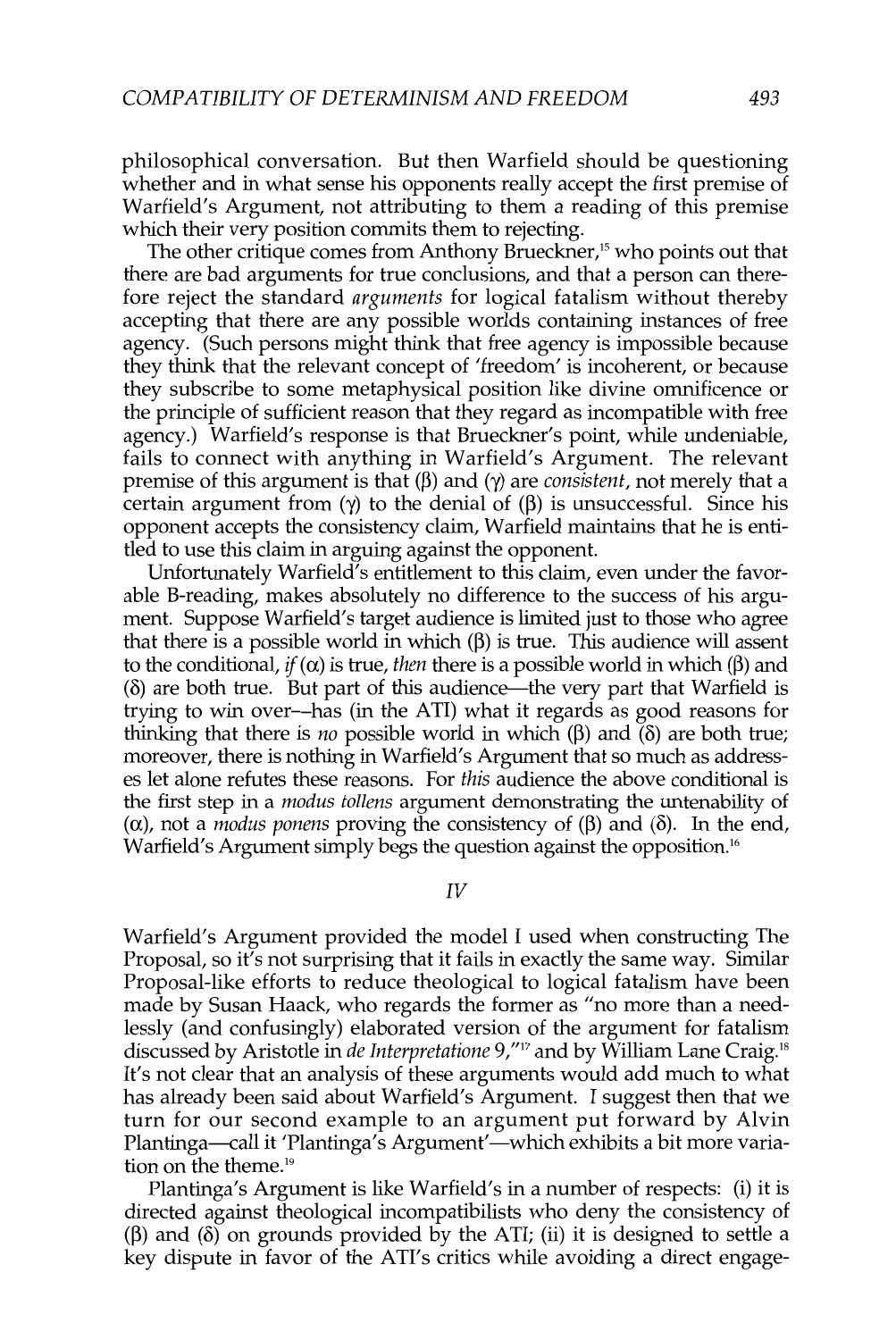ment with the ATI's defenders; and (iii) the theological incompatibilists who constitute the "relevant interlocutors" for the argument are those who agree with Plantinga that *logical* fatalism is a nonstarter. But instead of resting his argument, like Warfield, on the agreed consistency of  $(\beta)$  and (y), Plantinga appeals to other common ground he shares with his opponents, namely, the judgment that (y) is a so-called "soft fact" about the past. For readers unfamiliar with the hard fact/soft fact distinction and its relevance to fatalism, a little background is in order.

If the (logical or theological) fatalist's argument has the form  $P, \Box (P \supset Q), / \colon \Box Q,$ 

it commits a modal fallacy, but if it takes the valid form

 $\Box P$ ,  $\Box (P \Box Q)$ , /  $\therefore$   $\Box Q$ ,

the fatalist must justify premising  $P$  as necessary. If  $P$  is a so-called "hard" fact about the past—one that is genuinely and solely about the past<sup>20</sup>—the premise is arguably justifiable: relative to the present, P would be "accidentally" or "temporally" necessary (not even God, Aquinas notes, can undo the past<sup>21</sup>). Such necessity would validly "transfer" to  $Q$ , and this implication of the future in the necessity of the past is precisely what the fatalist is after. (As Richard Taylor, a card-carrying logical fatalist, succinctly explains, "A fatalist ... thinks of the future in the way we all think of the past."<sup>22</sup>) But if P is only a "soft" fact about the past—if it is only superficially about the past, or concerns the future as well as the pastthen  $\Box P$  is unavailable as a premise. Indeed, those who reject logical fatalism typically do so because they agree that the facts that play P's role in the logical fatalist's argument-facts like

 $(y)$  It was true in 50 AD that Plantinga will climb Mount Rushmore in 2000 AD

-are paradigmatically "soft" facts about the past. (One may also avoid logical fatalism by denying that there are any such facts as (y), whether hard *or* soft; but then neither could an omniscient God know such facts, making this strategy unavailable to defenders of divine *foreknowledge.)*  Plantinga is therefore entitled to assume that his theological incompatibilist opponents who reject logical fatalism will agree with him that propositions like (y) may be true (since otherwise divine omniscience would not include the problematic foreknowledge) and that, when true, they constitute mere soft facts about the past (since otherwise there would be a good argument for logical fatalism).

With this common ground secured, Plantinga's Argument proceeds as follows. For divine foreknowledge to be incompatible with human freedom, at least on the grounds cited by the ATI, God's foreknowledge of creatures' putatively free future actions must be expressible as a hard fact about the past. Because God's past beliefs about the future count as *knowledge* only in virtue of the future turning out as God believed it would,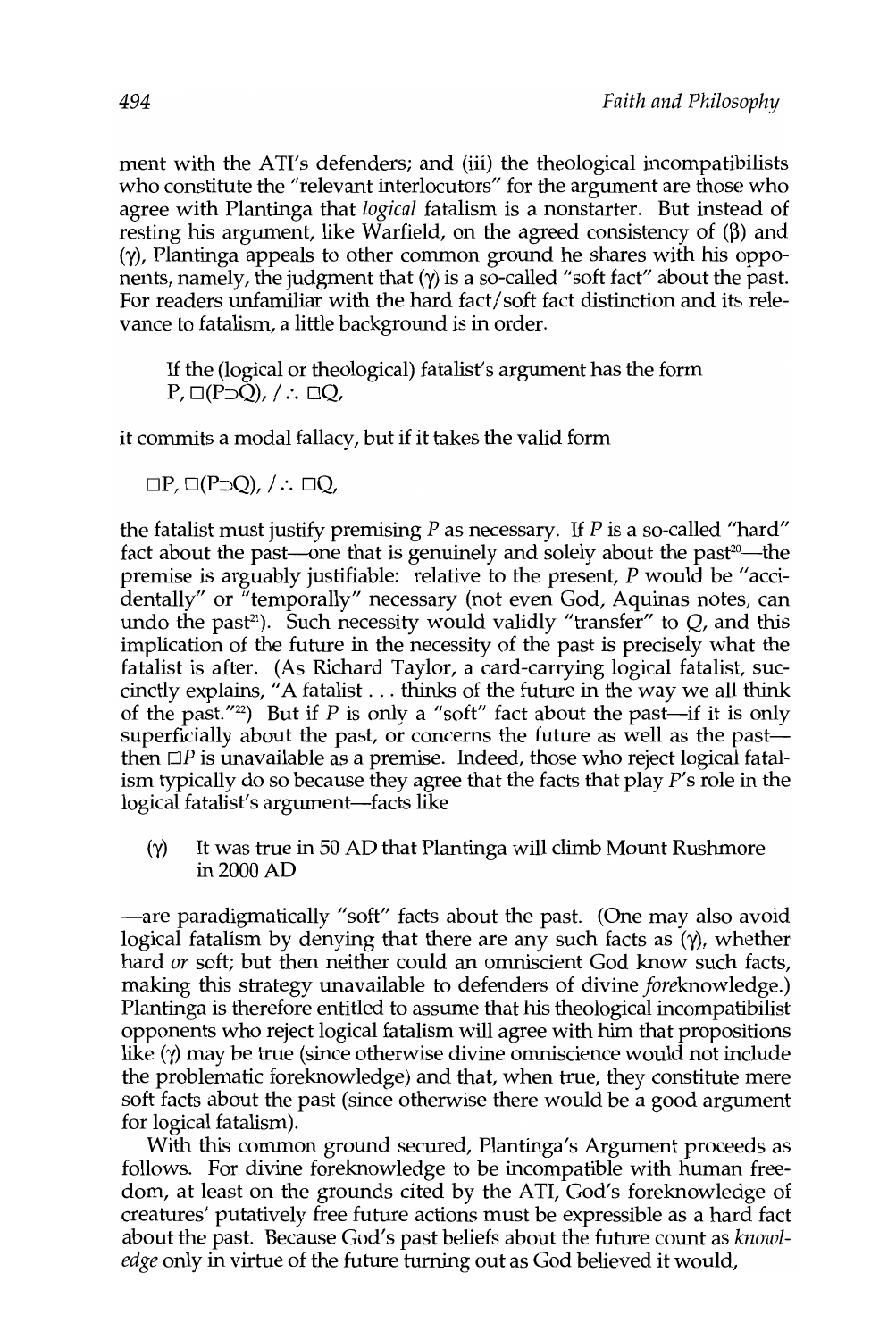(8) God *knew* in 50 AD that Plantinga will climb Mount Rushmore in 2000 AD

is not itself a hard fact about the past. For this reason a sophisticated theological incompatibilist would appeal instead to

(8') God *believed* in 50 AD that Plantinga will climb Mount Rushmore in 2000 AD,

a proposition that would appear to depend for its truth only on the character of God's past cognitive states and so to constitute a genuinely hard fact about the past. But Plantinga has an argument to show that  $(\delta')$  no less than (8) must be a *soft* fact about the past. The relevant interlocutors agree that  $(y)$  is a soft fact about the past. But given that

 $(\alpha)$  God exists in all possible worlds and is omniscient in all possible worlds,

 $(\gamma)$  is strictly equivalent to  $(\delta')$ . Since  $(\gamma)$  is a soft fact about the past and  $(\gamma)$ is strictly equivalent to  $(\delta')$ , it follows that  $(\delta')$  is also a soft fact about the past. But this undercuts the theological incompatibilist's only ground for supposing that  $(\delta')$  is necessary (prior to 2000 AD), and without such necessity, the ATI cannot succeed. By misidentifying the crucial fact about the past as *hard,* the argument for *theological* fatalism turns out to involve the same mistake as the argument for *logical* fatalism.

Plantinga's Argument employs the inference-form

- $(1^*)$  q is a soft fact about the past
- (2) *q* is strictly equivalent to *r*

therefore

 $(3^*)$  r is a soft fact about the past,

with  $q = (\gamma)$  and  $r = (\delta')$ . Is this inference-form valid, and does it remain valid when its premises are interpreted so that they come out true? Leaving aside the multiple ways of interpreting 'soft fact' in (1\*) and (3\*), substitution-instances of (2) are susceptible to the same two readings as the second premise of Warfield's Argument. The A-reading of (2), on which *q*  and r are the very same fact, does make it virtually undeniable that, if  $q$  is a soft fact, *r* must be a soft fact as well (for *any* plausible interpretation of 'soft fact'); so construed, the argument-form is surely valid. Unfortunately the relevant substitution-instance of (2), namely,

(2a) There is no difference in the informational content of It *was true in* 50 *AD that Plantinga will climb Mount Rushmore in* 2000 *AD*  and *God knew in* 50 *AD that Plantinga will climb Mount Rushmore in* 2000 *AD-they* constitute the very same fact,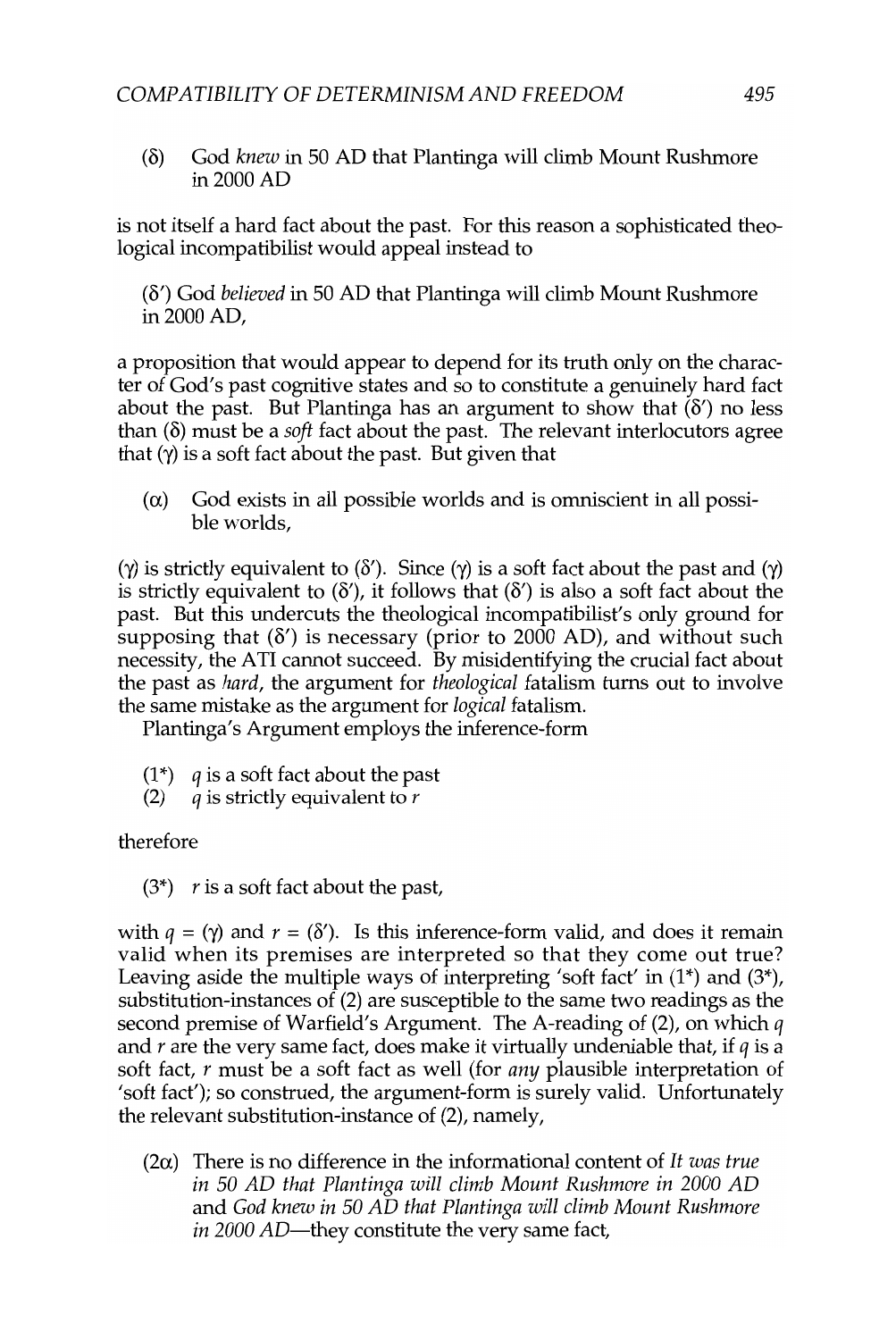is just as surely false, since the one fact concerns *what Plantinga will do* and the other concerns *what God cognized. <sup>23</sup>*

The corresponding B-reading of this premise, namely,

(2 $\beta$ ) In every possible world It *was true in 50 AD that Plantinga will climb Mount Rushmore in 2000 AD* and *God knew in* 50 *AD that Plantinga will climb Mount Rushmore in 2000 AD* have the same truth-value,

is not similarly dubious (given (a)), but the resulting argument is now of doubtful validity. For one thing, it's not at all clear that *having the same truth-value in every possible world* (as opposed to *being the same fact)* is enough to make r a soft fact just because *q* is a soft fact. This would, at the very least, require some argument. 24 But even if this inference were granted, there would still be no reason to employ it in the *modus ponens* favored by Plantinga rather than the *modus tollens* favored by his opponents. The incompatibilist, after all, has offered *reasons* for thinking that (8') cannot be a soft fact about the past.<sup>25</sup> If ( $\alpha$ ) is true and the set of soft facts is closed under strict equivalence, these reasons for thinking that  $(\delta)$  cannot be a soft fact about the past become reasons for thinking that  $(\gamma)$  cannot be a soft fact about the past. But the "relevant interlocutors" all agree that  $(\gamma)$  is a soft fact. Why then shouldn't they conclude, so much the worse for  $(\alpha)$ ? Plantinga's Argument, like Warfield's, provides the incompatibilist with no grounds for revising this judgment.<sup>26</sup>

A paradoxical feature of these various efforts to use some substitutioninstance of (2) to preserve human freedom from divine determinism, whether it is determinism arising from God's exercise of power (as in The Proposal) or from His knowledge of the future (as in Warfield's Argument and Plantinga's Argument), is that a *less* maximalist line on these divine attributes might make the threat to human freedom *more* serious. If there is only "local" omnificence or omniscience—if, for example, everything that I do, but not everything that *everyone* does, is uniquely determined or infallibly foreknown by God-nothing in these various arguments is even relevant to showing that the affected agents remain free.<sup>27</sup> If there are cogent grounds for thinking that freedom is abridged when divine determinism makes God the true cause of an action or when divine foreknowledge precludes all alternatives to the action (and the grounds for the latter, at least, are admittedly controversial), these grounds should remain cogent as more and more of what happens gets done by God, and more and more of the future gets fixed by God's foreknowledge. But according to the compatibility arguments we have been considering, things get worse for human freedom only until God's agency and/or knowledge achieve complete ubiquity across events and worlds, at which point the relevant instance of (2) becomes true and my freedom (and everyone else's) is suddenly restored. This claim is (to say the least) highly counterintuitive.

It's not clear what the defenders of these arguments could say to make this result seem even half-way plausible, but the arguments' critics may suspect where the problem lies. If God's essential omnificence or omniscience means that His uniquely determining Adam to eat, or His infallibly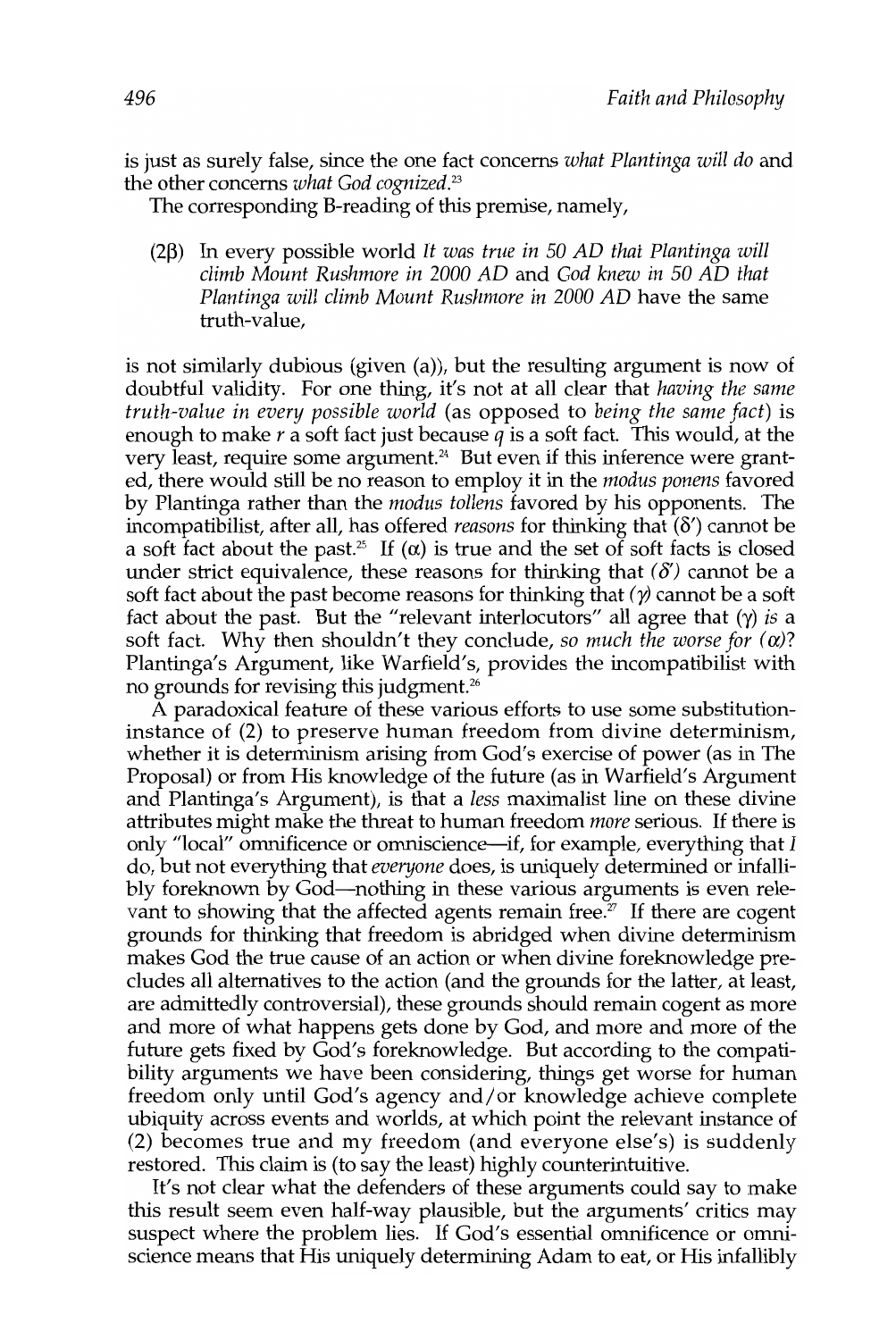foreknowing that Plantinga will climb, is *nothing more* than the fact of Adam's eating or Plantinga's climbing, then it's hardly surprising that these facts about God should have no deleterious implications for human freedom. But it's also hard to see how' omnificence' and 'omniscience', on this account, would be more than empty names, or why it should matter theologically whether God possesses these attributes.

*v* 

Responding to Hasker's charge that he simply assumes the truth of  $(\alpha)$ , Warfield claims that he assumes it only for the purpose of conditional proof, using it to "show that the consistency of  $[(\beta)]$  and  $[(\delta)]$  follows ... in just the way that one might argue that causal determinism is incompatible with human freedom by assuming the truth of determinism and deriving a 'no freedom' conclusion."<sup>28</sup> But in fact this is precisely how Warfield's *opponents,* the theological incompatibilists, make their case: by assuming the truth of divine omniscience and deriving a "no freedom" conclusion. The proper parallel to Warfield's brief for theological compatibilism would be a (nontheological) compatibilist who replies to the defender of an incompatibilist argument, like Peter van Inwagen's "Consequences Argument,"29 as follows:

You and I both agree that (i) there are instances of free agency. I believe, in addition, that (ii) universal causal determinism is true. You claim that I should reject (ii) because it is incompatible with (i). *Au contraire, man frere!* Given (ii), to which I am entitled for the sake of argument, and then adding (i), which you cannot begrudge me because you accept it yourself, it *follows* that (i) is compatible with (ii).

This absurd *petitio principii* simply ignores all van Inwagen's reasons for thinking that causal determinism and freedom of will are *not* compatible. Likewise Warfield's Argument simply ignores all the reasons theological incompatibilists like Jonathan Edwards (who resolves the incompatibility one way) and William Hasker (who resolves it the other way) have offered for thinking that infallible foreknowledge and free agency are not compatible.

Call this type of defense, whose general form is given by omitting the specific content of (i) and (ii) in the indented passage above, 'The Shorter Proposal'. (Of its omniscience-version Hasker rightly notes that it does "everything Warfield's original argument does, with somewhat greater economy."30) An apparent example of The Shorter Proposal may be found in Augustine's classic discussion of the problem of divine foreknowledge *v.* human freedom in Book III of *On Free Choice of the Will,* when at the end of chapter 3 he summarizes the results of his investigation as follows:

Thus, we believe both that God has foreknowledge of everything in the future and that nonetheless we will whatever we will. Since God foreknows our will, the very will that he foreknows will be what comes about. Therefore, it will be a will, since it is a will that he fore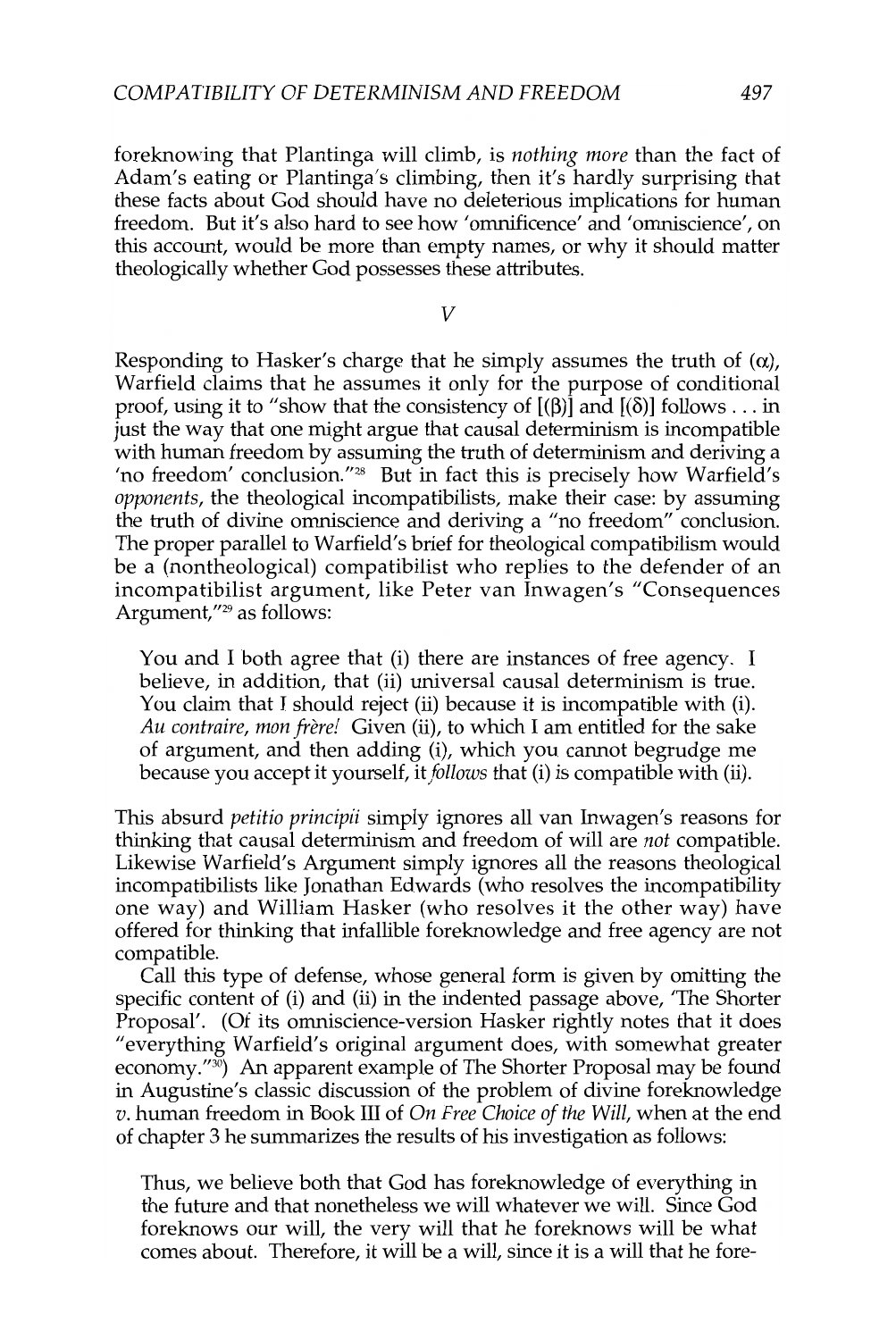knows. And it could not be a will unless it were in our power. Therefore, he also foreknows this power. It follows, then, that his foreknowledge does not take away my power, since he whose foreknowledge never errs foreknows that I will have it.<sup>31</sup>

In other words, if we begin by assuming (free) will, the truth about reality will include truths about future freely-willed actions; and if we further assume an omniscient deity, he will obviously foreknow these truths, since otherwise he would not know *everything.* Treated as an *argument* for the compatibility of divine foreknowledge and human freedom, this passage from Augustine clearly assumes the very point at issue.

Augustine does, however, do something that Warfield does not do: he goes on (in chapter 4) to explain how it is, by his lights, that the AT! goes wrong. The fact that he resolves the problem (to his satisfaction) in chapter 4 is some reason to think that he does *not* do so in chapter 3, and that the quoted passage must therefore play some other role in his exposition. Elsewhere I have argued that Augustine's real objective in chapter 3 is to encourage in the reader a lively sense that this (so far unresolved) problem is merely *aporetic* in nature.<sup>32</sup> For example, when responding to someone tempted to accept Zeno's Achilles argument, the first step might be to remind this person of everything that is implausible about Zeno's conclusion, thereby encouraging the suspicion that there *must* be something wrong with the argument; and this first step might be accomplished successfully without its contributing anything at all to the second step, which would be the actual unmasking of the fallacy on which the argument rests. Likewise, one of Augustine's points in chapter 3 (including the passage quoted above) is that knowledge *per se* does not appear to make any difference to its objects: given a situation 5, adding knowledge to 5 ought to leave the original features of 5 exactly as they were. If the truth is that Plantinga freely climbs, one would expect divine omniscience (absent some other exercise of divine power) to simply track this truth. There is something deeply baffling, then, about the idea that divine foreknowledge alone could overturn the freedom of what might otherwise be a paradigmatic instance of free agency.33

That it's baffling is not, of course, a proof that it is *false.* (There are many baffling truths, and the preemption of human freedom by divine foreknowledge might be one of these.) Nor, for that matter, does the experiential evidence against Zeno's conclusion demonstrate the falsity of the Parmenidean metaphysics for which Zeno was arguing. These are matters for further argument. Augustine supplies this further argument in chapter 4. His resolution of the foreknowledge problem turns out to anticipate Harry Frankfurt's position that a person who cannot do otherwise may nevertheless be free in the sense required for moral responsibility so long as the conditions which eliminated the person's alternatives "played no role at all in leading him to act as he did," so that in their absence "[h]e would have acted the same."34 Divine foreknowledge, Augustine argues, is just such an alternative-eliminator ("God's foreknowledge does not force the future to happen"), and its implications for free will are benign. $35$ 

My purpose here is not to defend Augustine's particular solution to the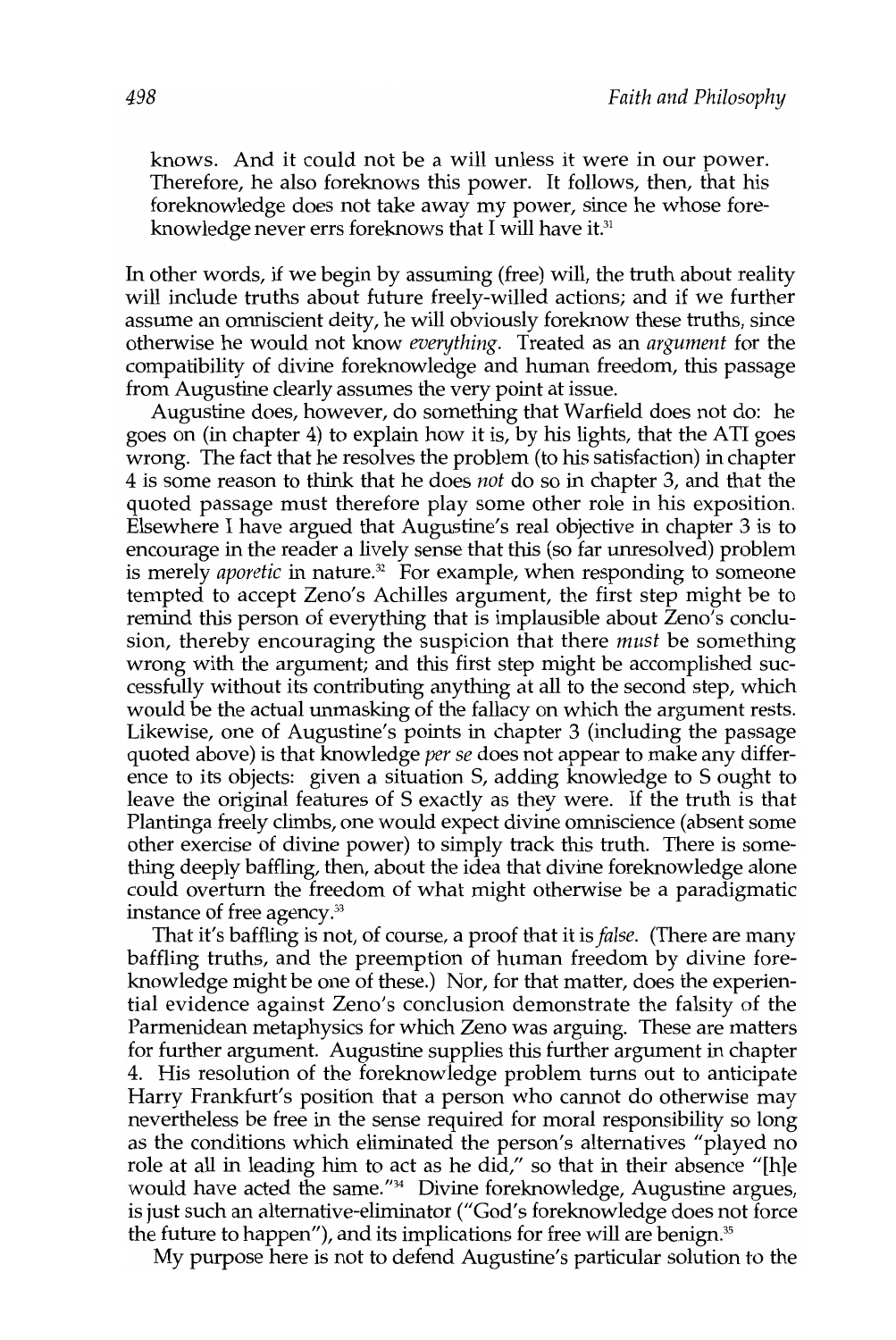problem, which I have undertaken elsewhere (and which in any case would require much more than the two sentences at the end of the preceding paragraph!), but to contrast his approach with the fallacious blandishments of The Proposal and its ilk. Libertarians like Plantinga and Warfield who are compatibilists about human freedom and divine omnscience are presumably incompatibilists about human freedom and divine omnificence. If they are right on both counts (and I believe that they are), this must be in virtue of some difference between omniscience and omnificence. Justifying their position requires identifying this difference and explaining why it makes a difference. Their own arguments, which sidestep this issue, fail to engage their opponents' arguments, leaving them vulnerable to The Proposal and its defense of divine omnificence.

*Whittier College* 

#### **NOTES**

1. Given that there *is* a universe. Of course this is just a *contingent* reason for rejecting this being's title to deity-assuming (with traditional theology) that there are worlds in which God exists but does not create a universe.

2. Peter Geach, for example, finds the notion of 'omnipotence' unsalvageable and urges its replacement with the related notion of 'almightiness' in his "Omnipotence," *Philosophy* 48 (1973), pp. 7-20. Thomas P. Flint and Alfred J. Freddoso salvage the notion in their "Maximal Power," in *The Existence and Nature of God,* ed. Freddoso (Notre Dame: University of Notre Dame Press, 1983), pp. 81-113, but the complexity of the task is revealed in their final formulation:

- (D) S is omnipotent at t in W if and only if for any state of affairs p and world-type-for-S Ls such that p is not a member of Ls, if there is a world  $\dot{W}^*$  such that
	- (i) Ls is true in both W and  $W^*$ , and
	- (ii)  $W^*$  shares the same history with W at t, and
	- (iii) at t in  $W^*$  someone actualizes p,

then S has the power at t in W to actualize p.

For a recent discussion in this journal, critical of some leading analyses of omnipotence, see Erik J. Wielenberg, "Omnipotence Again," *Faith and Philosophy 17 (January 2000), pp. 26-47.* 

3. The *id est* clause does not propose a definition or analysis of 'uniquely determines', a subject fraught with its own difficulties. Think of it instead as *stipulating* how 'uniquely determines' is to be understood for purposes of the present definition of omnificence. Two other comments on this clause: (i) since some will find the qualifier 'causally' overly restrictive while others will find the notion of divine determinism empty without it, I have left this decision up to the reader by putting the qualifier in parentheses; and (ii) the requirement that *nothing else* be (causally) sufficient for Y, inasmuch as it rules out the possibility that other beings may be co-agents with X, simply makes the subsequent argument cleaner-it is not intended to suggest that weaker requirements won't also raise problems of the sort mentioned in the next paragraph of the paper.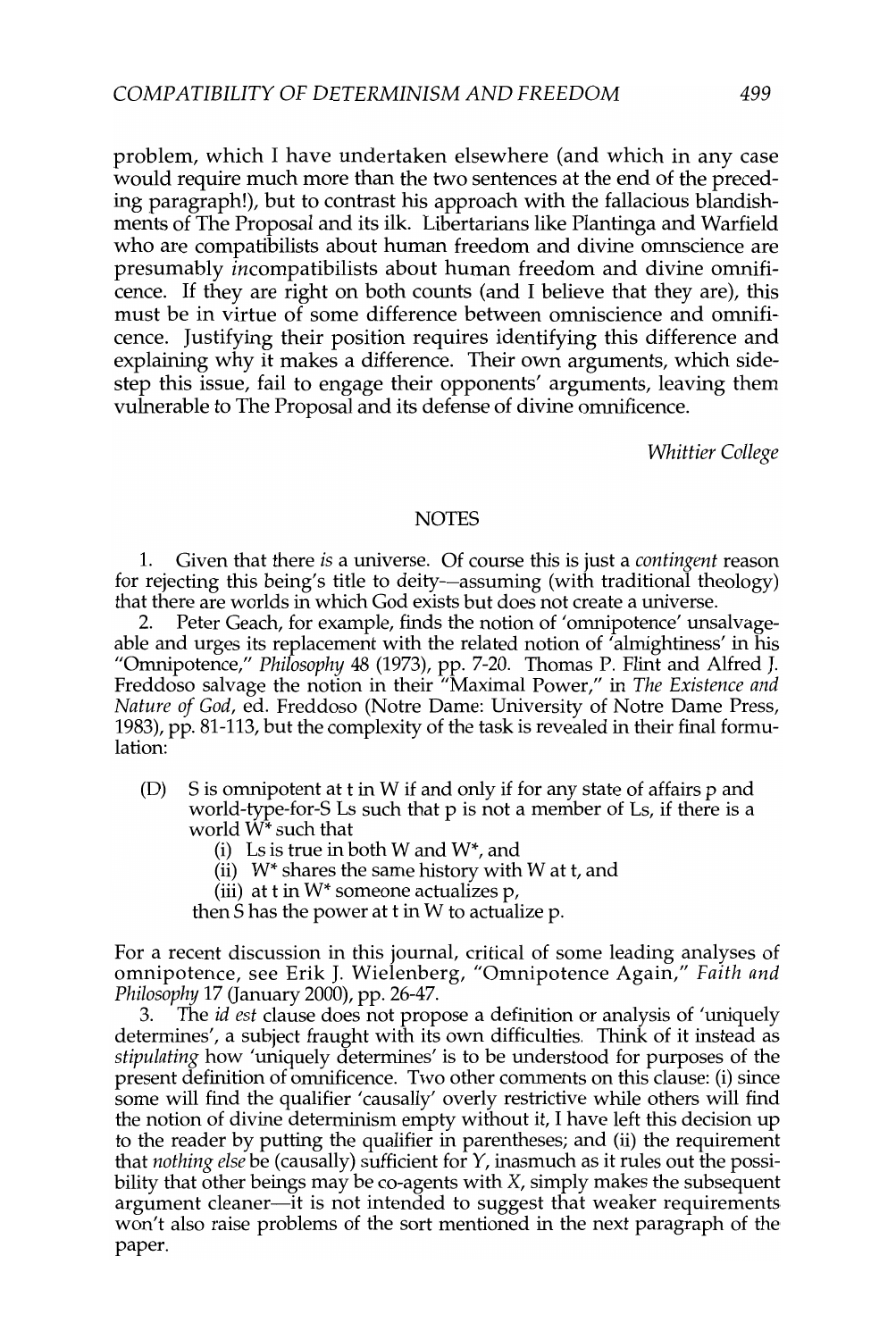4. Perhaps an even more pertinent question for some readers is this: why *care* where The Proposal goes astray, given that omnificence is a purely concocted attribute? An answer to this question may be found at the beginning of section III.

5. And what if a hypothetical defender of divine omnificence were to dig in his heels at this point, insisting that our intuitions mislead us and that these really *are* the same fact, given (a)? Then the A-reading's fatal weakness will simply shift from premise two to premise one; for if (c) and (d) are *the same fact,*  all the critics' reasons for thinking that  $(b)$  is incompatible with  $(d)$ —reasons that The Proposal does not so much as address let alone rebut-become reasons for thinking that (b) is incompatible with (c), i.e., for thinking that premise one is false. The A-reading therefore fails to supply a cogent version of The Proposal *whether or not* the second premise (on this reading) is judged to be true.

6. Ted. A. Warfield, "Divine Foreknowledge and Human Freedom Are Compatible," *Nous* 31 (1997), pp. 80-86.

*7. On Free Choice of the Will,* Book III, chaps. 2-3. Concerns about fatalism based on divine foreknowledge certainly antedate Augustine (e.g., among Stoic thinkers); but it's not clear that these concerns are really warranted, given that the deities in question appear to lack one or more of the attributes (such as *essential* omniscience and *necessary* existence) that are crucial to the argument's success.

8. Nelson Pike, "Divine Foreknowledge and Voluntary Action," *Philosophical Review* 74 Qanuary 1965), pp. 27-46.

9. The same argument-form occurs in Alicia Finch and Ted Warfield, "Fatalism: Logical and Theological," *Faith and Philosophy* 16 (April 1999), pp. 233-38, where Finch and Warfield argue that the problem of "theological fatalism"—the problem of the consistency of, e.g., (b) and (d)—is no more difficult than the problem of "logical fatalism"—the problem of the consistency of, e.g., (b) and  $(g)$ —if  $(g)$  implies  $(d)$  (as it does on the assumption that  $(a)$  is true). The reasons I offer for thinking that Warfield's Argument fails are *ipso facto* reasons for thinking that the Finch-Warfield argument fails.

10. "On Freedom and Foreknowledge: A Reply to Two Critics," *Faith and Philosophy* 17 (April 2000), pp. 255-59. The quoted passages are on page 258.

11. Is it possible that the absurdity of (2a) is *merely* prima facie, and that once the full implications of divine omniscience are realized it can be seen that this second premise is nothing less than the sober truth? Then the problem with the A-reading will simply shift to premise one—see note 5.

12. "Reply to Two Critics," *op. cit.* 

13. William Hasker, "No Easy Way Out: A Response to Warfield," *Nous 32*  (1998), pp. 361-63.

14. Warfield, "Reply to Two Critics," p. 256.

15. Anthony Brueckner, "On an Attempt to Demonstrate the Compatibility of Divine Foreknowledge and Human Freedom," *Faith and Philosophy 17*  Qanuary 2000), pp. 132-34.

16. I have also addressed Warfield's Argument on pp. 14-16 of my "On Augustine's Way Out," *Faith and Philosophy* 16 Qanuary 1999), pp. 3-26.

17. Susan Haack, "On a Theological Argument for Fatalism," *Philosophical Quarterly* 24 (April 1974), pp. 156. Near the end of her brief article Haack sums up what she takes herself to have shown in this way:

The theological argument may—on account of its greater complexity seem more *plausible* than the logical argument; but it cannot be more *sound.* 

I suggest, then, that whatever reaction is appropriate to the logical argument for fatalism is also appropriate to the theological argument. (p. 158)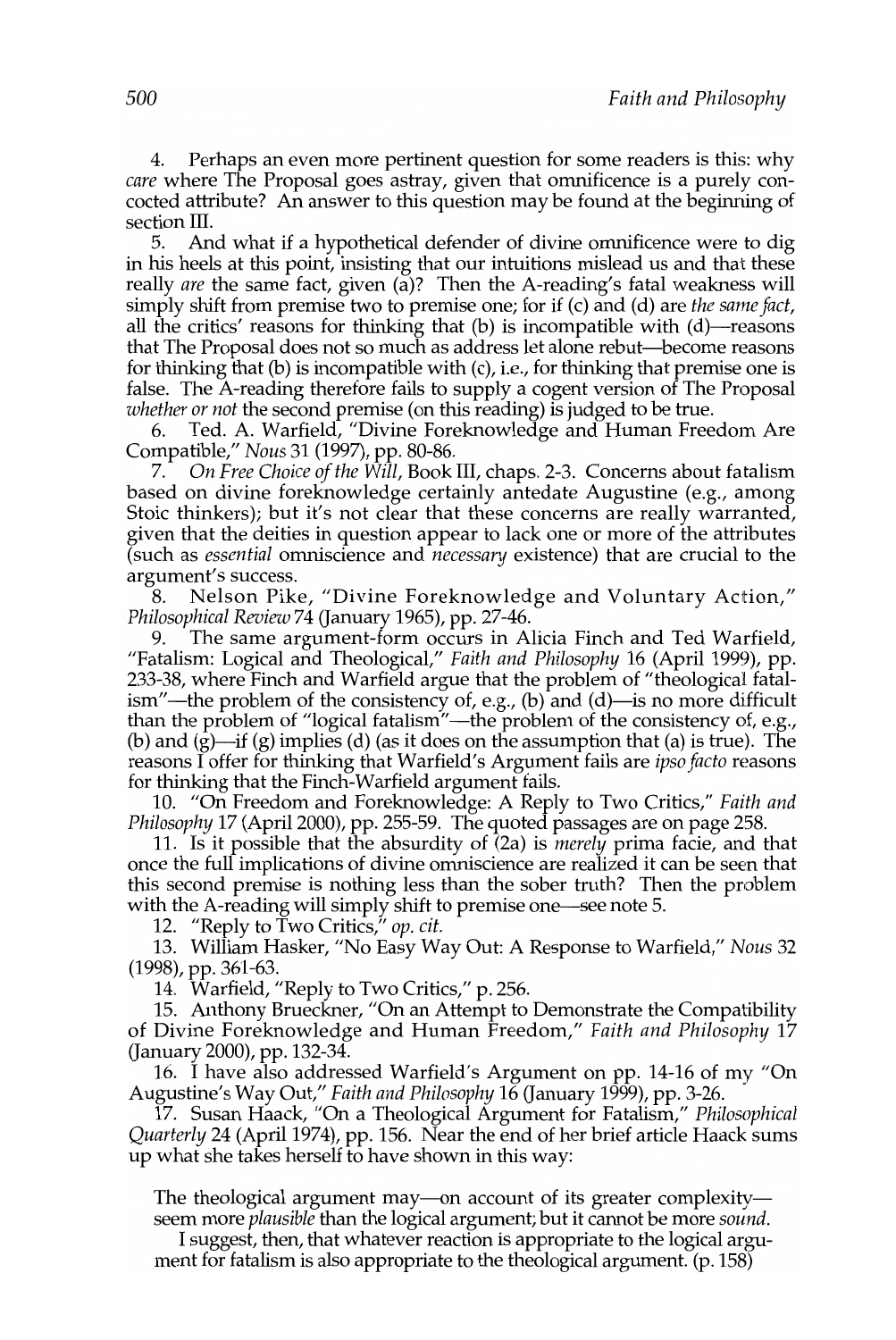18. Craig quotes Haack approvingly in *The Only Wise God* (Grand Rapids: Baker Book House, 1987), p. 68; he develops the point in his *Divine Foreknowledge and Human Freedom* (The Coherence of Theism: Omniscience), E.J. Brill (Brill's Studies in Intellectual History), Leiden, 1991.

19. Alvin Plantinga, "On Ockham's Way Out," *Faith and Philosophy* 3 (July 1986), pp. 235-69. Since Plantinga also anticipates Warfield's Argument (both arguments may be found on pp. 247-51 of the cited article), it would be more accurate to say that Warfield's Argument is a variation on Plantinga's

20. Anyone acquainted with the vexed debate over the right way to distinguish hard from soft facts will recognize that "genuinely and solely about the past" is woefully naive as a definition of 'hard fact' (as is, somewhat later in this paragraph, "only superficially about the past or . . . concerns the future as well as the past" as a definition of 'soft fact'). Nevertheless, since I am only giving a rough overview of the terrain, this vague appeal to intuition should be sufficient. That is indeed fortunate, since sophisticated state-of-the-art analyses of the distinction are mind-bogglingly complex. Linda Zagzebski speaks my mind in the following comment from her book *The Dilemma of Freedom and Foreknowledge* (New York: Oxford University Press, 1991): "It is a tribute to the patience and the talent of philosophers that such elaborate recursive definitions of hard facts have been devised. But to present a definition is not to show that it bears any connection to a distinction in the nature of things" (p. 74). On this subject, I highly recommend pp. 70-76 of Zagzebski's book.

*21. Summa Theologica* I q. 25 a.4.

22. Richard Taylor, *Metaphysics,* 3d ed. (Englewood Cliffs, NJ: Prentice-Hall, 1983), p. 52.

23. The A-reading of Plantinga's Argument, like the A-reading of Warfield's Argument (and the A-reading of The Proposal), might attract some defense on this score; but a slight variation on the argument in note 5 shows how the problem with the A-reading would simply shift to premise one. If  $(\gamma)$ and (8') are *the same fact,* all the critics' reasons for thinking that (8') is a hard fact about the past are now reasons for thinking that  $(\gamma)$  is a hard fact about the past, i.e., for thinking that premise one is false. The A-reading once again fails to settle the issue in favor of theological compatibilism *whether or not* the second premise (on this reading) is judged to be true.

24. In "Hard Facts and Theological Fatalism," *NOlls* 22 (1988), pp. 419-36, for example, William Hasker argues that the set of hard facts is not closed under entailment. A supporter of the B-reading of Plantinga's Argument would need to supply some counterargument.

25. The principal reason is that yesterday'S *human* cognitions certainly count as hard facts about the past, whether or not their content concerns tomorrow, and this creates a presumption that the same will be true of *divine*  cognitions. It is of course open to the compatibilist critic to cite some relevant difference between divine and human cognitions that would warrant overturning this presumption. It's hard to see how else this could be done except by proposing some coherent account of God's beliefs such that one and the same state of the Divine Mind—the one which, as matters actually stand, constitutes God's believing that Plantinga will climb-would instead count as a different belief-namely, the belief that Plantinga will *not* climb-if Plantinga does not climb. While this may seem pretty dubious, there is at least some theoretical space for this maneuver. For example, in *The Dilemma of Freedom and Foreknowledge, op. cit.,* ch. 3 §4, Linda Zagzebski formulates a position she calls "Thomistic Ockhamism" under which God's cognitive act is part of His very essence; in "Freedom and Foreknowledge," *Philosophical Review* 92 (January 1983), John Fischer suggests (on p. 94) the application to divine foreknowledge